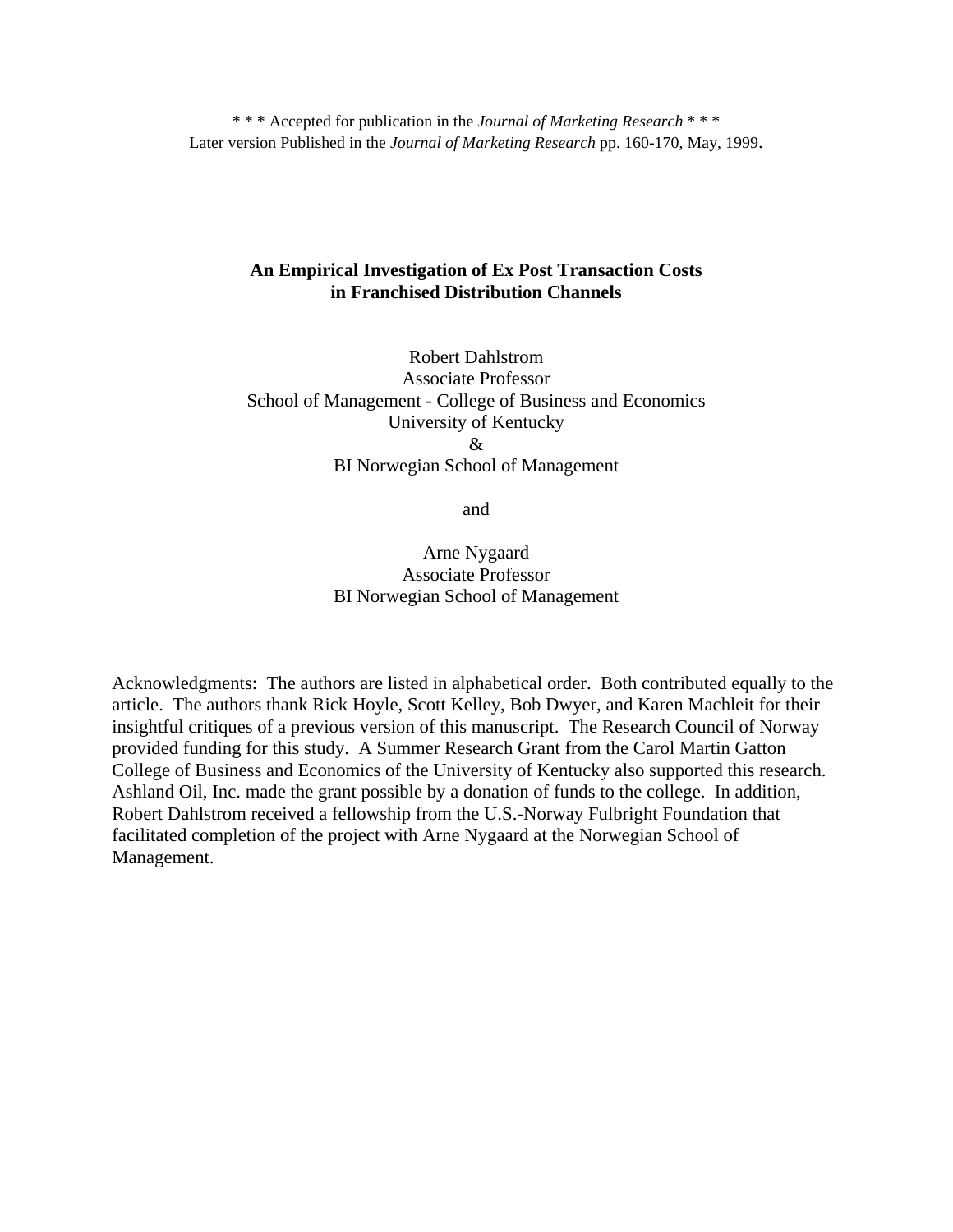# **An Empirical Investigation of Ex Post Transaction Costs in Franchised Distribution Channels**

### **ABSTRACT**

This study focuses on organizational efforts to constrain ex post transaction costs in interorganizational exchange. The theoretical model frames opportunism as a determinant of transaction costs and implicates cooperation and formalization as control structures that alleviate opportunism. The model also examines whether the proposed theoretical relationships are enduring. Franchisee-franchisor relationships in the Norwegian distribution system of a multinational oil refiner provided the context for analysis. A test of the model using multi-sample data across two time periods indicates that opportunistic behavior consistently increases transaction costs. Furthermore, cooperative interaction curbs bargaining costs and formalization reduces opportunism. Implications for interorganizational theory and franchising management are discussed.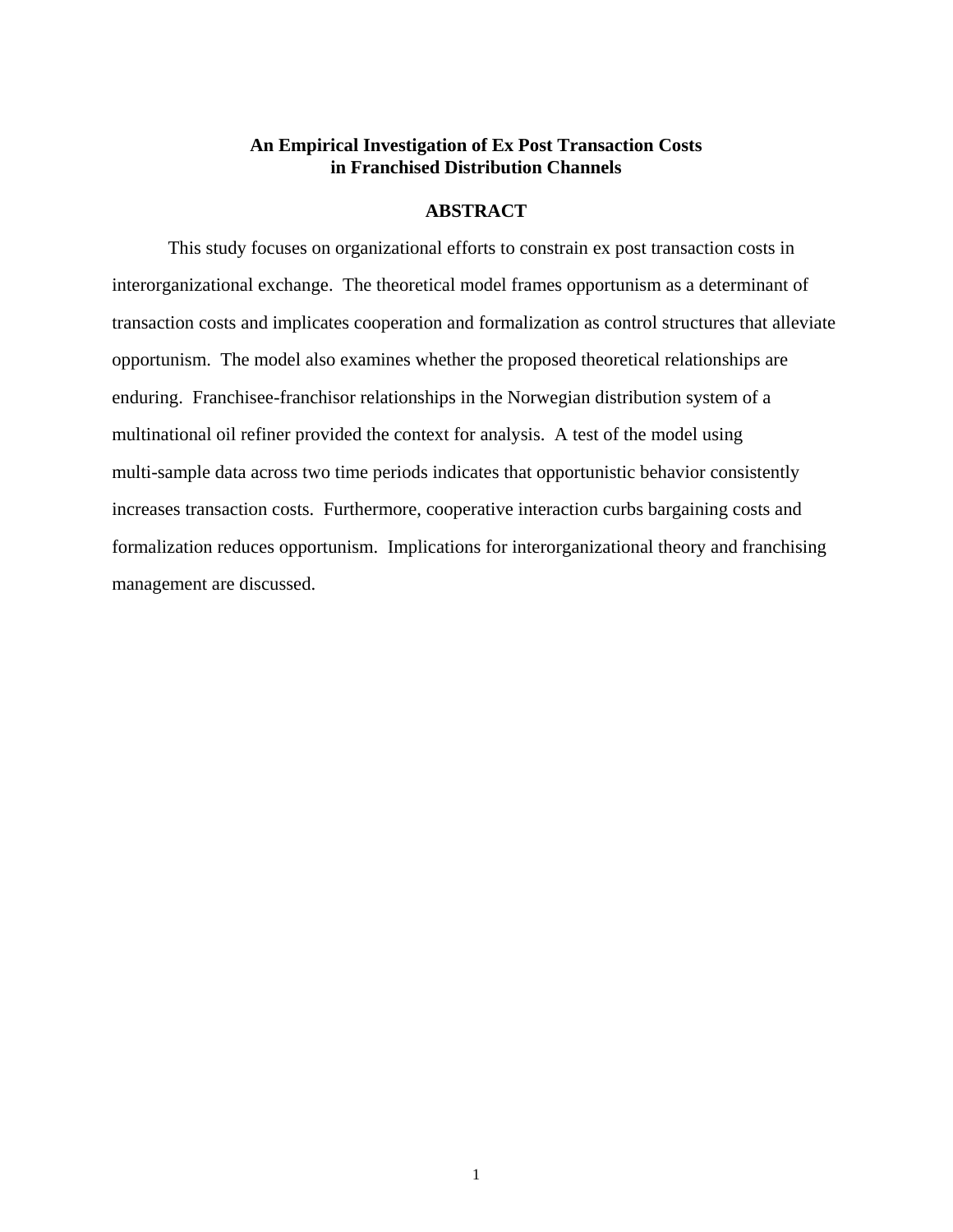Transaction cost analysis offers compelling logic for evaluating the efficacy of exchange in alternative governance structures. Prior transaction cost research offers substantial insight into the design of governance mechanisms (Williamson 1996b), yet few empirical efforts have examined whether these governance mechanisms influence channel outcomes. If the theory is to be informative to researchers and managers of organizational networks, research must illustrate the extent to which governance mechanisms influence multiple facets of transaction costs.

The goal of this study is to gain an understanding of interorganizational antecedents to transaction costs. The link between organizational control and performance is outlined in transaction cost analysis (Williamson 1990) and control theory (Ouchi 1979), yet empirical research has rarely analyzed the association between organizational control and performance (Rindfleisch and Heide 1997). Eisenhardt (1985) provides evidence to suggest that task programmability, behavioral measures, and costs of outcome-based evaluation foster salariedbased compensation. Anderson (1988) indicates that firms with dedicated investments in volatile markets integrate channel partners to raise efficiency. Similarly, Noordewier, John, and Nevin (1990) illustrate how norms lower logistical costs when environmental uncertainty is high.

In long-term contractual alliances, geographic distance, legal constraints, and local market characteristics often make integration infeasible or undesirable (Brickley and Dark 1987). In addition, integration impairs incentive structures and complicates cost allocations (Williamson 1985). Management must therefore develop other means by which to enhance performance. We illustrate how organizational efforts to alleviate opportunism yield lower transaction costs. Organizational efforts to constrain opportunism have been examined by several authors (e.g., John 1984; Stump and Heide 1996), yet these studies have not considered whether transaction costs are lowered as opportunism is constrained. We frame opportunism as a determinant of multiple facets of transaction costs, and we implicate interfirm cooperation and formalization as control structures that alleviate opportunism. Examination of cooperation underscores interpersonal processes that management should monitor to enhance performance. In addition, analysis of formalization provides insight into action that management can take to raise productivity.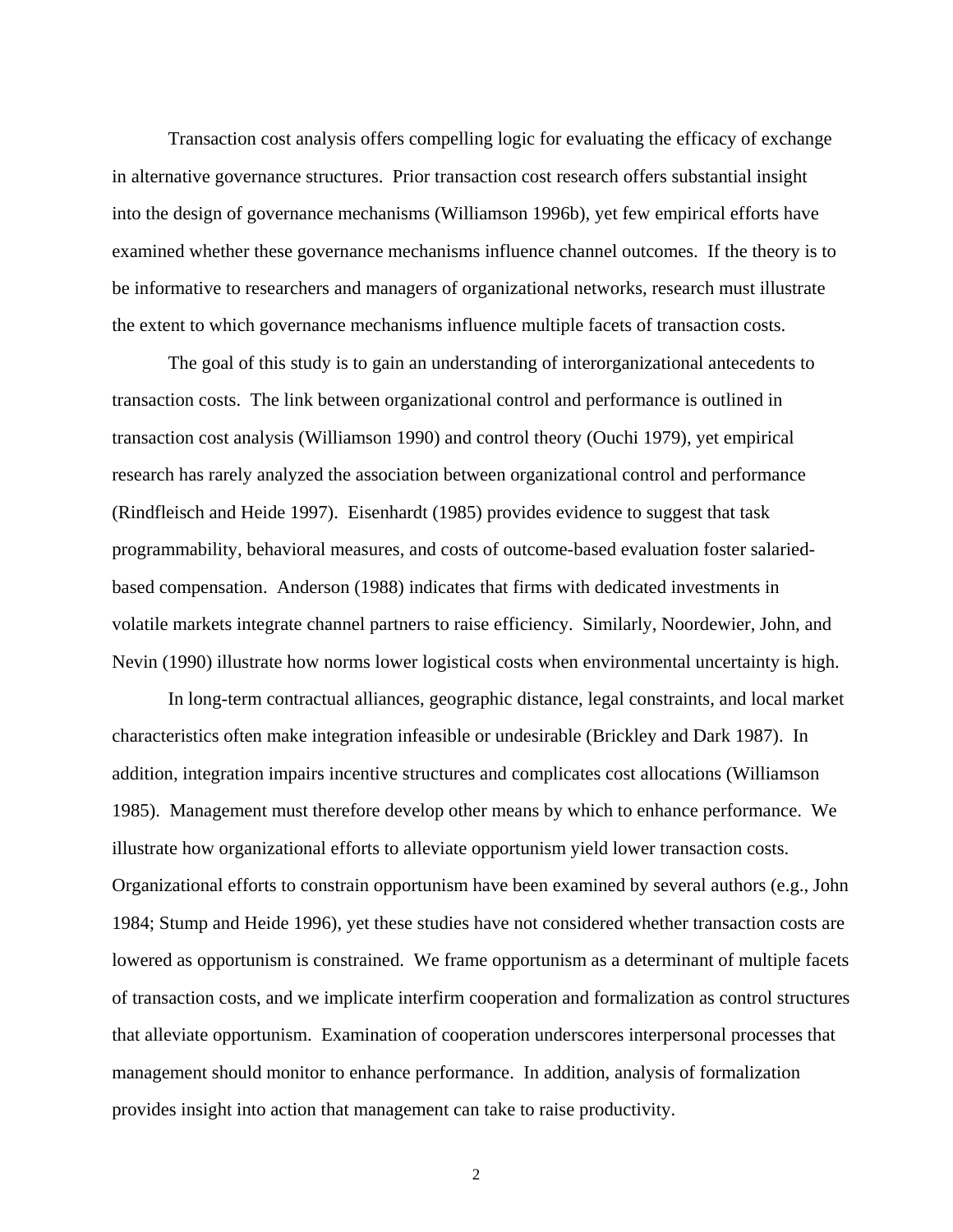Our analysis of antecedents to transaction costs examines whether the influences of control structures and opportunism are enduring. Transaction cost theory has not characterized how specific relationships develop, and related survey-based research (e.g., John 1984) has relied on data gathered at a single point in time. By contrast, we track relationships in the Norwegian distribution network of a multinational oil refiner over a five-year period. We test the model with an initial data set and also evaluate the theoretical framework with an exact replication (Sawyer and Peter 1983). The design facilitates assessment of static relationships in the model while also evaluating changes in theoretical relationships (Menard 1981). Dynamic mapping of organizational properties provides an opportunity to make strategic interventions with confidence (Kimberly 1976). Nevertheless, longitudinal methods have rarely been incorporated into interfirm research (Anderson 1995).

 The paper proceeds as follows. We initially present a model of organizational antecedents to transaction costs. The method and data collection procedures are then described followed by the measures and data analyses. In the final section we discuss implications of our study for interfirm management and research.

# **MODEL AND HYPOTHESES**

 Transaction costs are expenditures associated with an economic exchange that vary independently of competitive prices and the product exchanged (Robins 1987). After an agreement is established, parties to a contract face bargaining, monitoring, and maladaption costs (Williamson 1985, p. 21). Our model (see Figure 1) of antecedents to transaction costs underscores the central importance of opportunism to transaction costs. Opportunism refers to self-interest seeking behavior embodied in calculated efforts to mislead and confuse trading partners (Williamson 1985, p. 47). Most analyses of channel opportunism (e.g., Anderson 1988) focus on the opportunistic inclinations of agents. By contrast, our study addresses the actions of principals. Franchise relationships are subject to moral hazard on the part of the franchisor as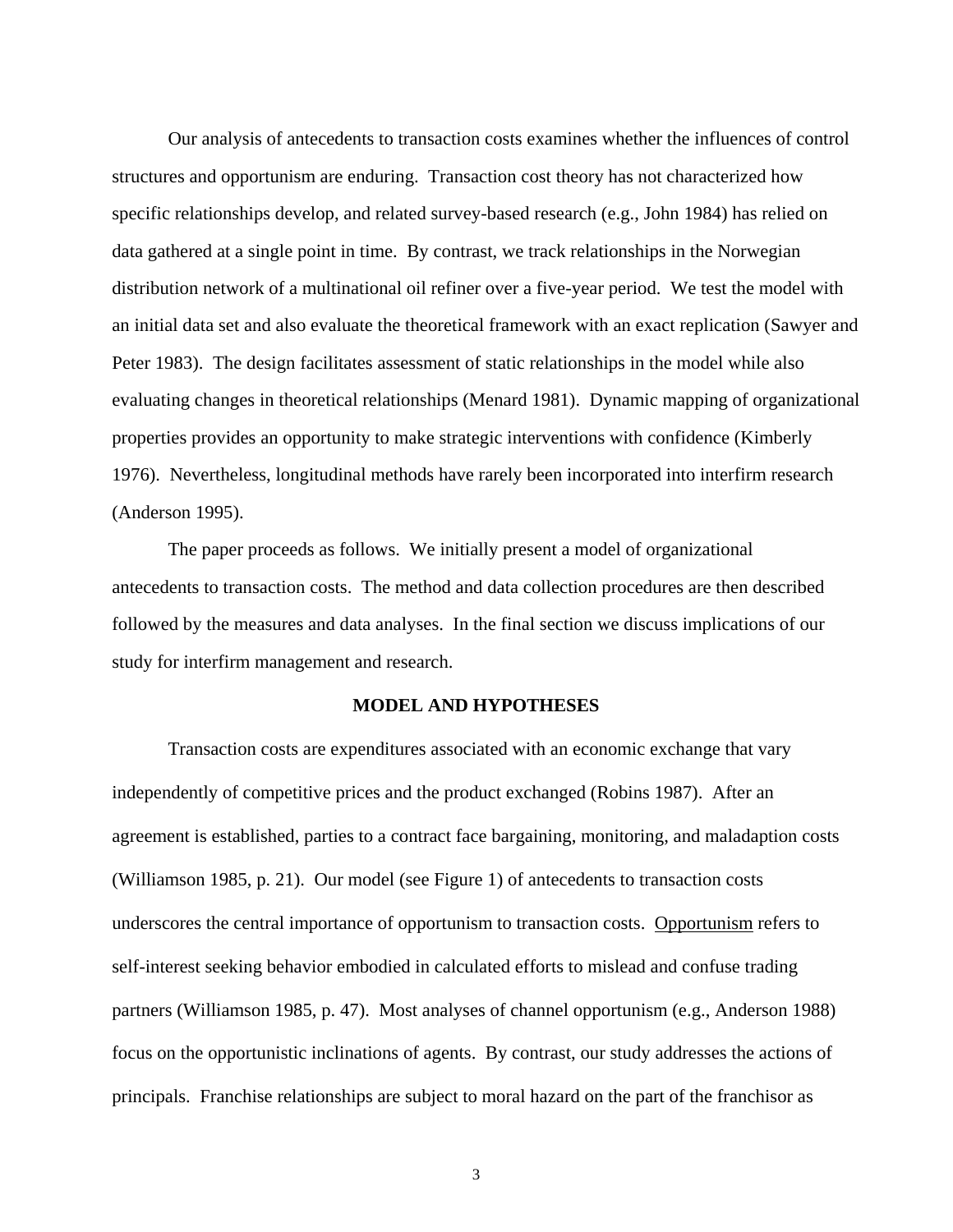well as the franchisee (Lal 1990), yet research has rarely considered the opportunistic inclinations of franchisors (cf. Agarwal and Lal 1995; Lafontaine 1992). For example, franchisors are opportunistic when they develop national promotional campaigns for products but fail to ship appropriate quantities of the product to franchises. When franchisees are subjected to franchisor opportunism, higher transaction costs should obtain. Consider how franchisor opportunism influences ex post transaction costs.

> Figure 1 about here. \_\_\_\_\_\_\_\_\_\_\_\_\_\_\_\_\_\_\_\_\_\_\_\_\_\_\_\_\_\_\_\_\_\_\_\_

> \_\_\_\_\_\_\_\_\_\_\_\_\_\_\_\_\_\_\_\_\_\_\_\_\_\_\_\_\_\_\_\_\_\_\_\_

Bargaining Costs. Bargaining costs are expenditures associated with negotiation between transacting parties (Milgrom and Roberts 1991). Environmental contingencies and new market information pose threats to static relationships. Consequently, parties to long-term agreements periodically negotiate to modify contractual terms, add sources of supply, and otherwise enhance contracts. Franchisees establish long-term agreements with franchisors, but bargaining costs are not eliminated due to these contracts. For example, parties to franchise agreements negotiate over order quantities and delivery schedules. Franchisor opportunism should substantially complicate bargaining over these issues. Franchisors with strong inclinations to act opportunistically dedicate considerable efforts to the enhancement of their bargaining positions. Franchisees must devote more energy to the development of proposals that decrease the likelihood that they are subjected to opportunism. Contracts must incorporate sanctions and safeguards that limit the liabilities incurred as a consequence of dealing with opportunistic trading partners. Thus, we hypothesize:

> H1: Franchisor opportunism is positively associated with franchisee bargaining costs.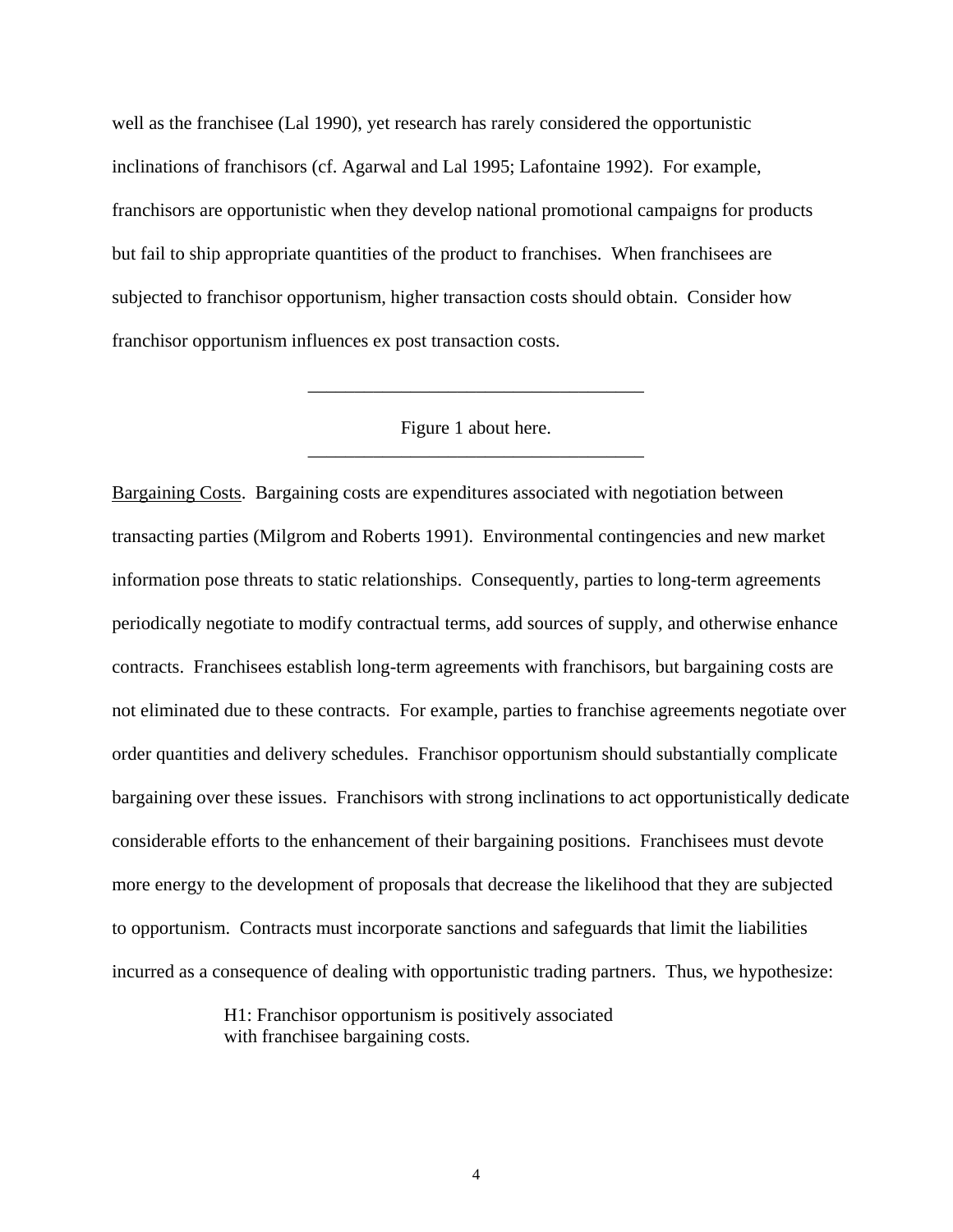Monitoring costs. These costs are expenditures made to guarantee the fulfillment of contractual obligations. Monitoring costs are incurred to ensure that trading partners act in the best interest of the channel (Lal 1990). For example, petroleum retailers assess the timeliness of franchisor deliveries as well as the quality of products delivered by the franchisor. In franchised systems it is critical to ensure that trading partners do not shirk contractual responsibilities (Fama and Jensen 1983). In oil franchising the franchisee is not granted credit for deliveries of oil-related products and must make payment upon delivery. As a consequence, the dealer dedicates effort to ensure that shipments are accurate and timely. Payment for undelivered goods lowers the franchisee's profitability, and untimely deliveries increase the cost to assess the veracity of shipments. Franchisor opportunism should have a strong influence on these monitoring costs. As the franchisor becomes more prone to miscreant behavior, the franchisee must devise and implement controls to guarantee the fulfillment of contractual obligations. In addition, as the franchisor becomes more devious in interactions with the franchisee, the franchisee is inclined to dedicate more time to oversee shipments and deliveries. Therefore, we offer the following hypothesis:

> H2: Franchisor opportunism is positively associated with franchisee monitoring costs.

Maladaption Costs. These costs are embodied in communication and coordination failures between parties to a contract (Reve 1986). Maladaption costs arise when the information needed to merchandise and sell products does not accompany deliveries. These costs also accrue when the information is too voluminous or incomplete to be useful to the manager. In contrast to the opportunity costs accrued when decision making is sub-optimal, trading partners incur these costs when they dedicate efforts to ensure that information is complete and accurate (Williamson 1985). For example, the franchisor may have an opportunity to make telephone calling cards available for sale at franchised outlets. The franchisor may offer the products for sale in the retail outlets without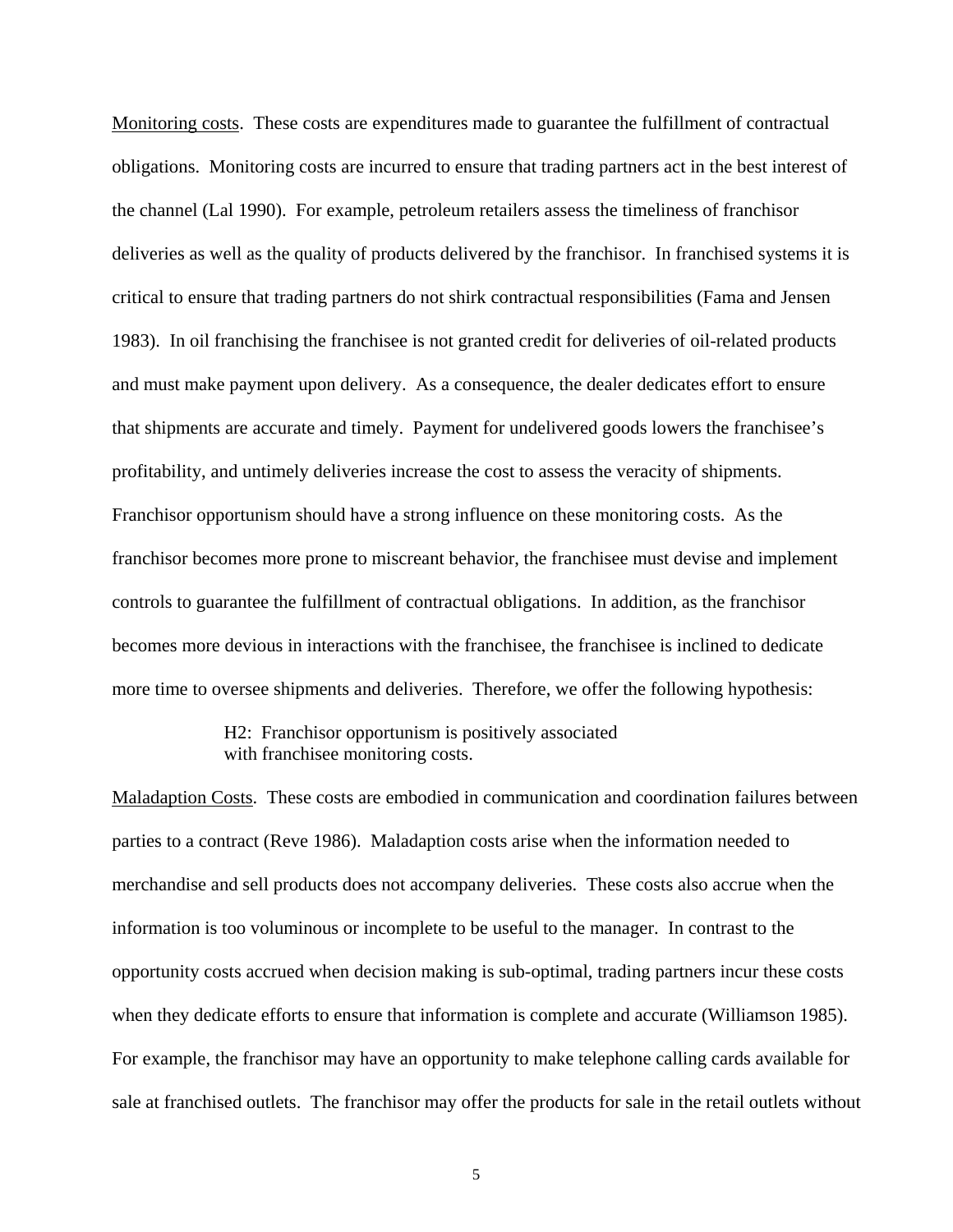providing the franchisee with instructions regarding the use and sale of the product. The franchisor benefits from incentives associated with a substantial purchase of calling cards, but the franchisee has difficulty selling the product. The franchisee incurs costs due to the opportunistic recommendations of the franchisor. Thus, the following is proposed:

> H3: Franchisor opportunism is positively associated with franchisee maladaption costs.

Our model of antecedents to transaction costs focuses on the mitigating role of opportunism. Although control theory suggests that control structures yield higher marketing performance for organizational sub-units (cf. Ruekert, Walker, and Roering 1985), transaction costs analysis emphasizes the mitigating influence of opportunism. In the absence of opportunism, coordination of exchange can be accomplished largely through self-enforcing general clause agreements. As franchise relationships mature, however, franchisees develop specialized knowledge of local markets and financial power (Llewelyn 1931). These franchisees must safeguard investments from the miscreant behavior of the franchisor (Williamson 1993). Interfirm cooperation and formalization serve as control mechanisms that influence franchisor opportunism. Interfirm cooperation refers the extent to which the principal and agent coordinate strategies for marketing the branded concept in the agent's trade area (Reve  $1980$ )<sup>1</sup>. To varying degrees, franchisors and franchisees interact to make decisions regarding advertising, sales campaigns, and store layouts. This interaction is critical to the maintenance and development of the interorganizational relationship (Young and Wilkinson 1989).

Management-initiated, formal control mechanisms operate in conjunction with informal mechanisms to yield desired outcomes (Jaworski 1988). Although franchisees provide input into enhancements of formal policies (cf. Ring and Van de Ven 1994; Bradach 1997), these control structures are crafted by the franchisor. Thus, our model treats formalization as a franchisor-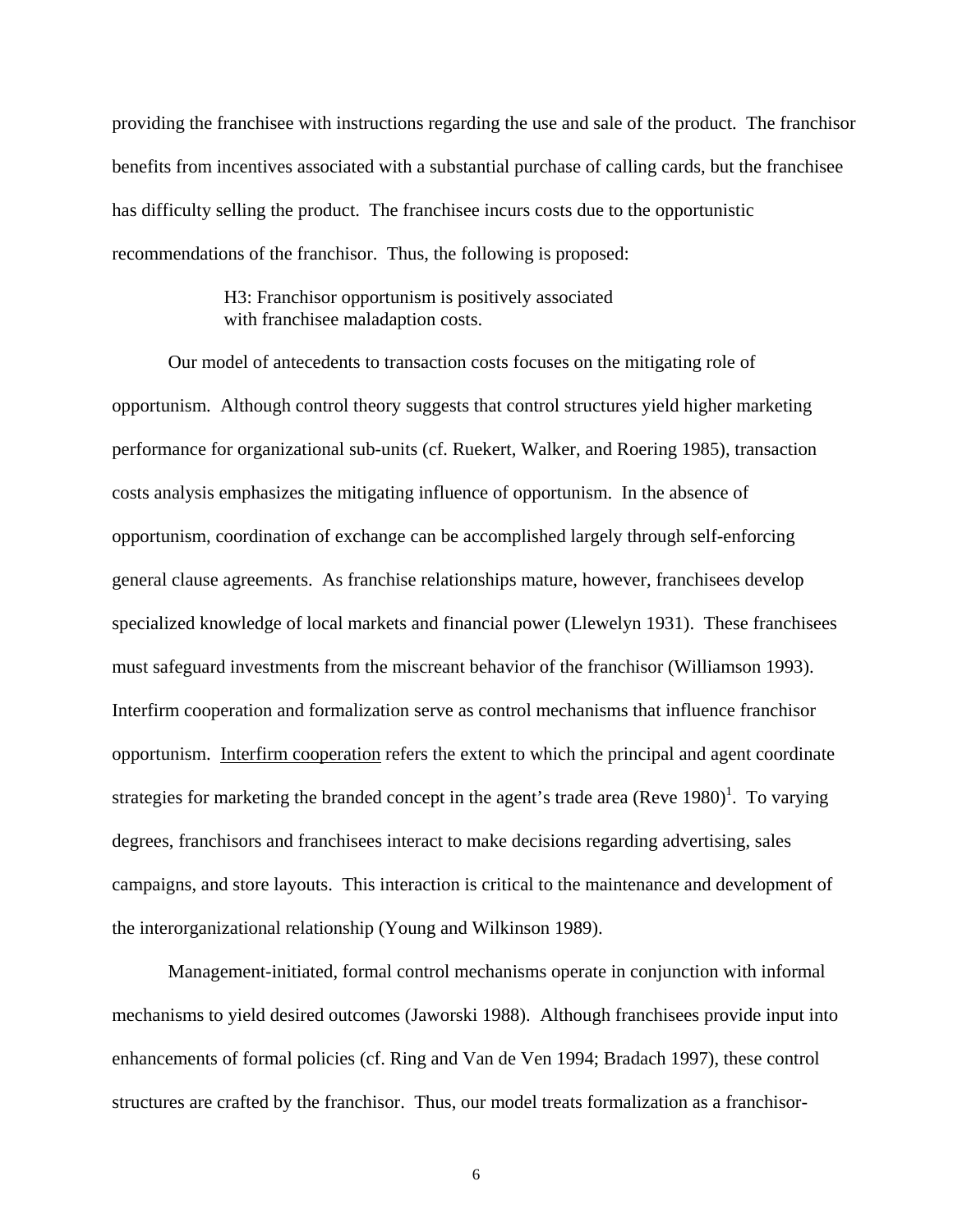based mechanism implemented to guide franchisor and franchisee behavior. Formalization refers to the extent to which rules and procedures govern the relationship between interorganizational partners (Van de Ven 1976). Franchised relationships are established via written contracts (Keating 1991), and explicit procedures identify the duties and responsibilities of both parties to the contract. Nevertheless, the extent to which relationships rely on clearly defined routines varies within a distribution network (John 1984; Dwyer and Oh 1987).

Reve and Stern (1986) present alternative hypotheses concerning the role of these control mechanisms. Citing sociological theory of power and dependence (e.g., Emerson 1962; Cook 1977), they maintain that power wielding creates negative sentiments and fosters retaliatory behavior. By contrast, they reference institutional economics (Williamson 1975) to argue that hierarchical organization— notably characterized by cooperation and formalization— fosters convergent expectations and satisfactory trading environments. Reve and Stern's (1986) empirical treatment of cooperation and formalization is largely supportive of the transaction cost framework. Their analysis of Norwegian distribution channels indicates that principals and agents who cooperatively interact to develop market strategies are likely to establish convergent goals (Reve and Stern 1986). When the objectives of franchisor and franchisee are convergent, the likelihood of committing opportunistic acts should diminish (Anderson 1988). Thus, John (1984) and Dwyer and Oh (1987) indicate that participative decision making is negatively associated with opportunism.

Operating policies are developed to ensure that the franchised system is successfully implemented, yet franchises may react positively or negatively to these policies (Stern, El-Ansary, and Coughlan 1996). The rationale from power and dependence theory, which suggests that the wielding of power encourages retaliation, is supported by research by John (1984) and Provan and Skinner (1989). In both of these studies formalization was found to enhance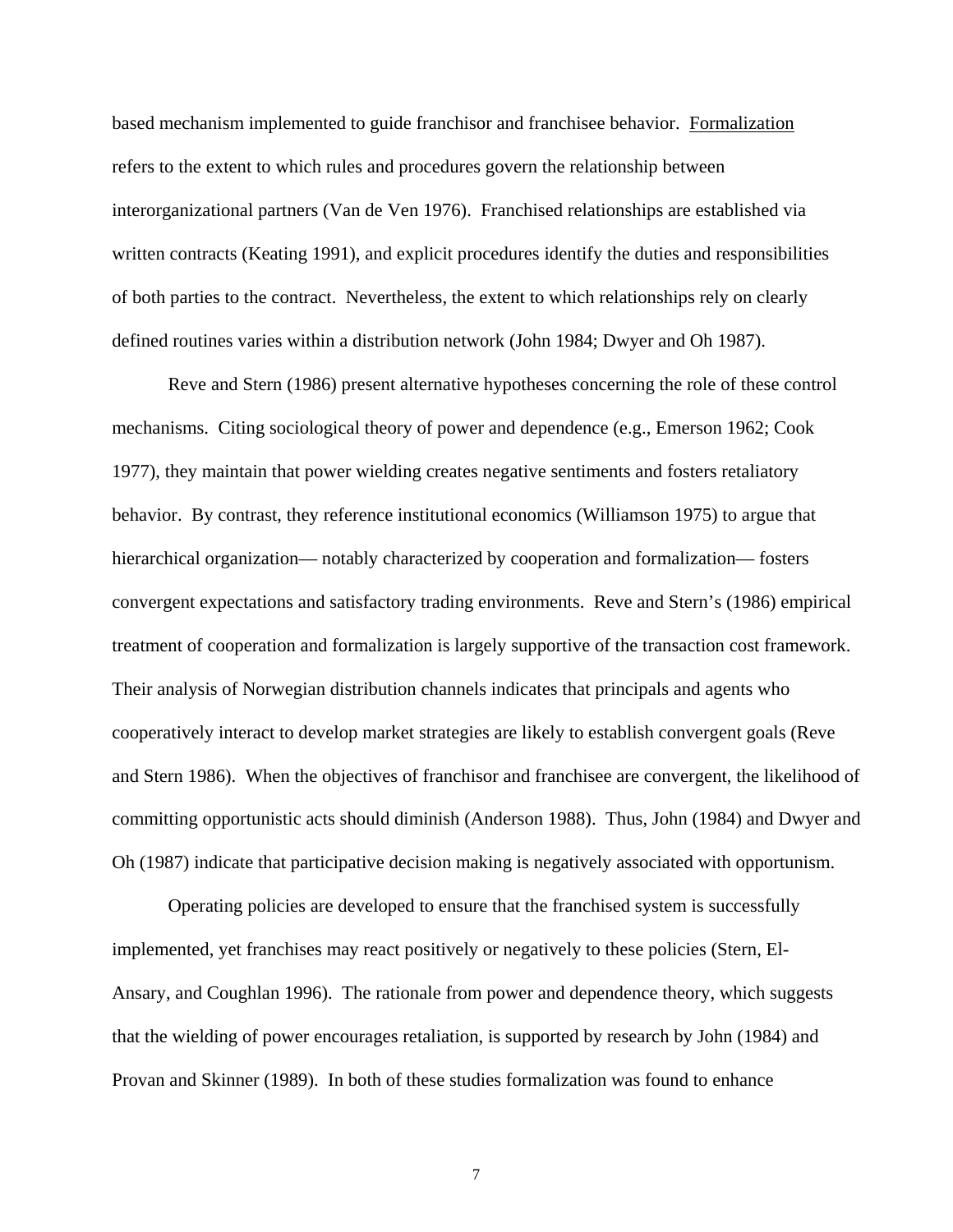opportunism. By contrast, the transaction cost notion that hierarchical control enhances the trading atmosphere is supported by Dwyer and Oh's (1987) research in automobile channels.

To gain an understanding of the influence of formalization on opportunism one must consider the nature of formalization in the channel. Scott (1987, p. 33) maintains that formalization refers to the degree to which rules prescribing behavior are formulated *as well as* the extent to which role responsibilities are prescribed. Directives that explicitly identify appropriate interfirm behaviors tend to exacerbate the level of opportunism. For example, John (1984) suggests that franchisor-induced procedures lead to erosion of the relationship and result in higher levels of agent opportunism (cf. Provan and Skinner 1989). By contrast, formalization that identifies complementary tasks and responsibilities should illuminate the convergent goals of exchange partners (cf. Gupta, Raj, and Wilemon 1987). Consistent with this perspective, Dwyer and Oh (1987) maintain that formalization of responsibility guards against the capricious mobilization of power. Specific descriptions of obligations highlight the complementary responsibilities and objectives of buyers and sellers (Reve 1980). Formal policies that recognize complementary responsibilities should make opportunism less desirable. Therefore, the following are proposed:

> H4a: Interfirm cooperation is negatively associated with franchisor opportunism.

> H4b: Formalized procedures and role responsibilities are negatively associated with franchisor opportunism.

## **Temporal Constraints on Theoretical Relationships**

 Transaction costs analysis recognizes that the pursuit of efficiency is a dynamic process that evolves over multiple periods of interaction. Nevertheless, theory has not explicated how specific theoretical relationships emerge over time. In this section we offer preliminary hypotheses that examine whether the relationships outlined in H1-H4 are enduring. Our analysis of time-based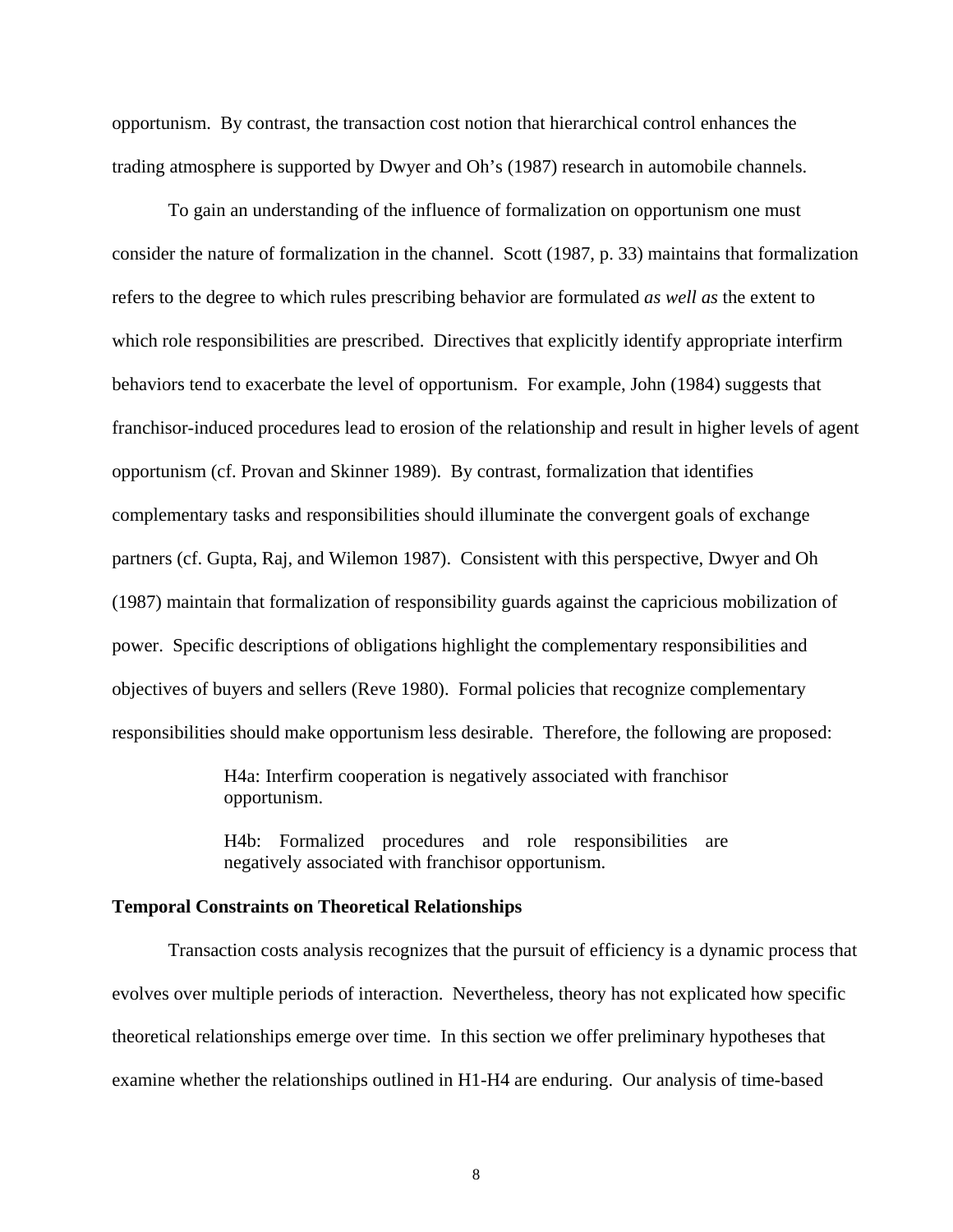constraints presumes stability of marketplace conditions (Duncan 1972; Lawrence and Lorsch 1986).

Bargaining Costs. Negotiation research provides insight into the on-going influence of franchisor opportunism on bargaining costs. Laboratory experiments involving repeated negotiation indicate that individuals who consistently bear the consequences of opportunism begin to recognize the direction the interaction is taking (Rubin and Brown 1975). These individuals begin to favor competitive interaction over mutual problem solving (Pruitt 1981). Consequently, the level of opportunism escalates (Pruitt and Rubin 1986), and the returns from the interaction degrade (Axelrod 1984). Franchise litigation also supports an on-going relationship between opportunism and bargaining costs. For example, in *Eastridge vs. Shell Oil Company* (1985), the franchisor acted with malfeasance when it refused to accept a qualified potential buyer of a service station. The franchisee consequently made eleven additional attempts to sell the station to prospective franchisees. The franchisor's pattern of opportunism had an enduring influence on the franchisee's bargaining costs. Similar results should obtain in franchise relationships that have not escalated to litigation. Franchisees that interact with miscreant franchisors yield less effective bargaining sessions and dedicate efforts to ensure that negotiation sessions are productive. By contrast, trading partners that develop positive bonds establish a mutual problem-solving environment in which it is less necessary to ensure that appropriate returns accrue. When divergence of goals and opportunism are consistently low, on-going bargaining costs should also be low (Pratt and Zeckhauser 1985). Therefore, the following is proposed:

> H5: Franchisor opportunism has an enduring positive influence on franchisee bargaining costs.

Monitoring Costs. Prolonged interaction provides the opportunity to assess whether a trading partner's action has jeopardized performance (Arrow 1985). Consistent interaction with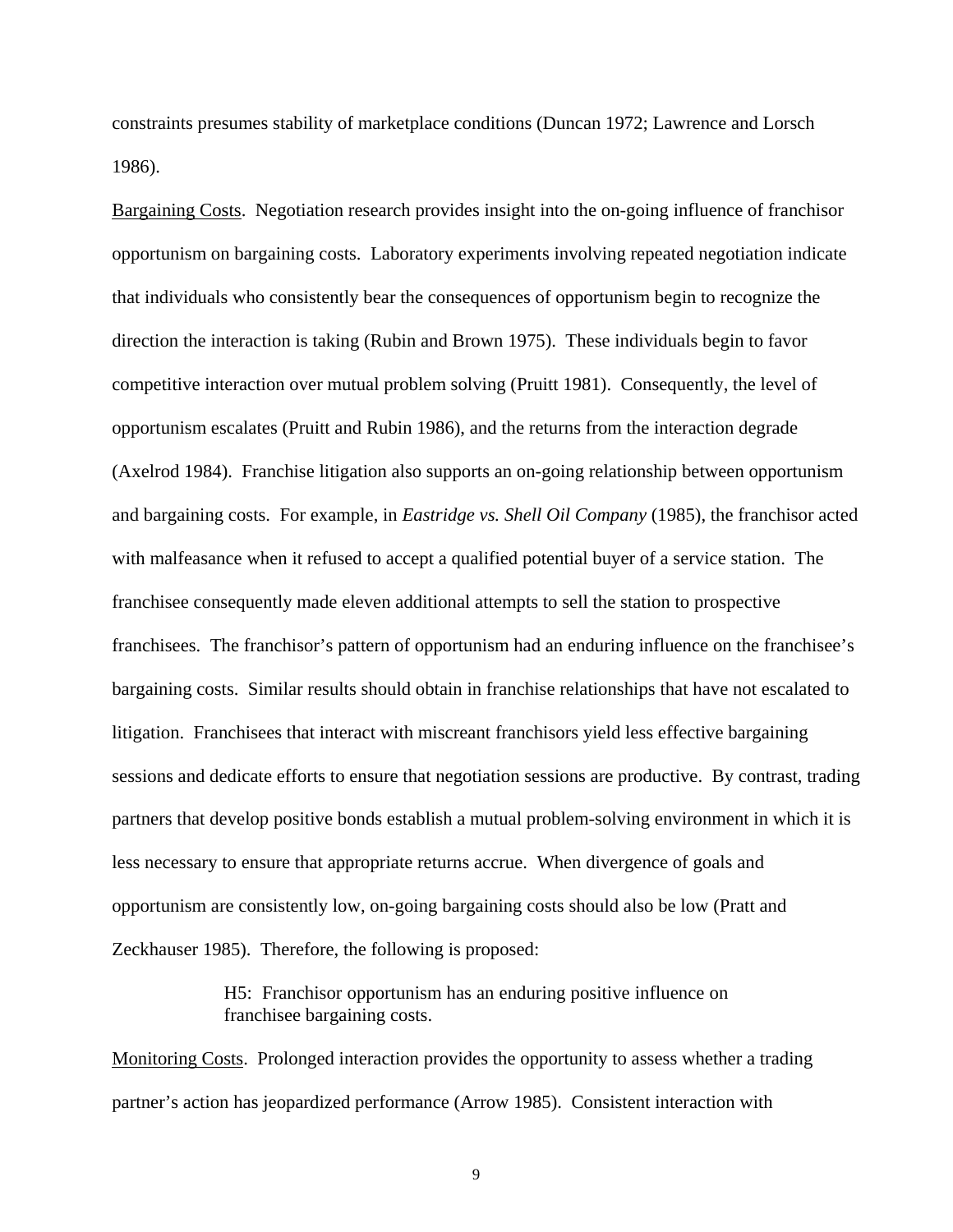opportunistic trading partners yields poor performance, and measures must be put in place to constrain trading partners from acting opportunistically (Radner 1981). Trading partners that consistently commit miscreant acts develop reputations for opportunism, and corrective measures are implemented to monitor the action of the trading partner (Wilson 1985). For example, in *Brown vs. Gillen* (1989), Brown established a reputation for malfeasance through untimely deliveries of gasoline, negligent repairs of facilities, and overcharges for petroleum products. Consequently, Gillen incurred substantial costs to maintain operations of the retail service station. Consistent supplier opportunism results in on-going efforts to monitor the exchange relationship. Therefore, the following is proposed:

# H6: Franchisor opportunism has an enduring positive influence on franchisee monitoring costs.

Maladaption Costs. Individuals that interact with deceptive channel partners continue to incur costs associated with the untimely and confusing presentation of information. The initial recognition of opportunism necessitates expenditures to ensure that interfirm communications have been accurate and complete (Milgrom and Roberts 1990). Trading partners that have been the target of opportunism cannot ignore the history of the relationships, and they must devise mechanisms to evaluate whether future communications are timely and complete (Aoki 1994). For example, Jiffy-Lube established a program in which fleet customers paid the franchisor for services rendered at franchisee outlets (*Jiffy-Lube vs. Weiss Brothers* 1993). The franchisor compensated the franchisee in the form of credits after deducting for royalties and processing costs. Franchisees viewed the franchisor's mechanisms for determining credits as opportunistic. Moreover, the franchisees incurred on-going costs associated with the poor formulation and untimely reporting of credit information. Franchisor opportunism had an enduring influence on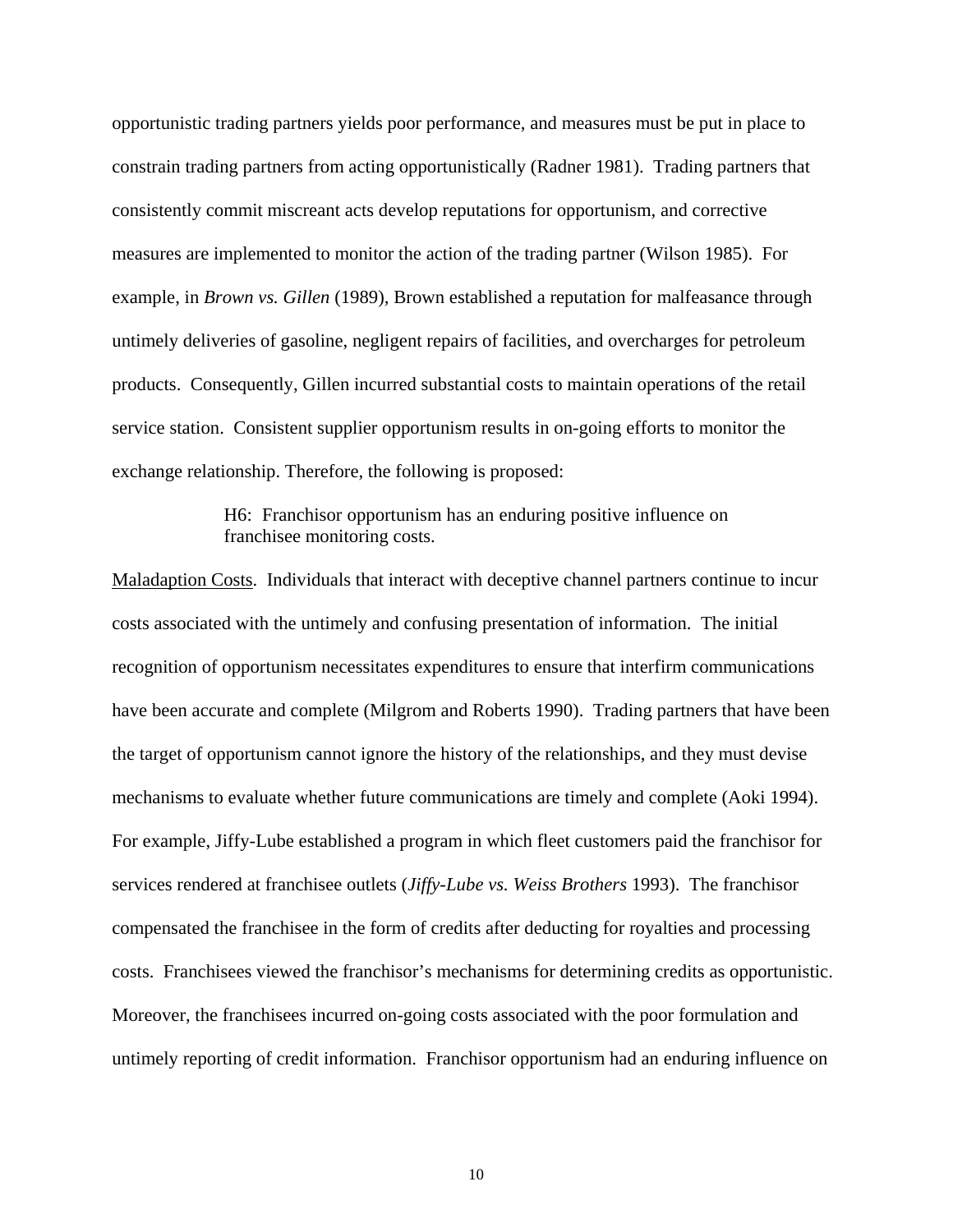the franchisees' costs to acquire and assess timely interfirm communications. Thus, the following is proposed:

> H7: Franchisor opportunism has an enduring positive influence on franchisee maladaption costs.

Opportunism. Control structures enable trading partners to constrain the level of opportunism operating in a channel. On-going cooperation coalesces the objectives of buyer and seller and establishes an environment in which neither party benefits from opportunism (cf. Commons 1990). For example, over several decades A.O. Smith and General Motors have worked together to design and test auto body frames, re-tool production facilities, and train employees (Coase 1988). Many facets of the relationship are not governed by formal agreements, yet the on-going interaction enables the firms to constrain opportunism. Similarly, Bradach (1997) indicates that cooperative interaction enables management of quick-service restaurant systems to hold in check the number of violations to the interfirm agreement. On-going cooperation underscores the value of the relationship and thus makes opportunism less likely.

Consistent emphasis on rules and procedures should also have an enduring effect on opportunism. Formal procedures developed in prior periods establish expected activities among participants to an exchange (Commons 1990). Thus, Pittman's (1991) analysis of rail contracts indicates that contractual responsibilities and obligations ensure that neither rail shippers nor railroads are subjected to opportunism from their respective partners. Successive attempts to delineate and refine role obligations should continually discourage opportunism (Milgrom and Roberts 1990). For example, a franchise system may receive quantity rebates from a vendor. The franchisor's failure to pass these savings on to franchisees is viewed as an act of malfeasance. Franchisees will initially request policies to ensure payment, but over time these directives become more detailed in their specification of rebate periods, order quantities, return policies, and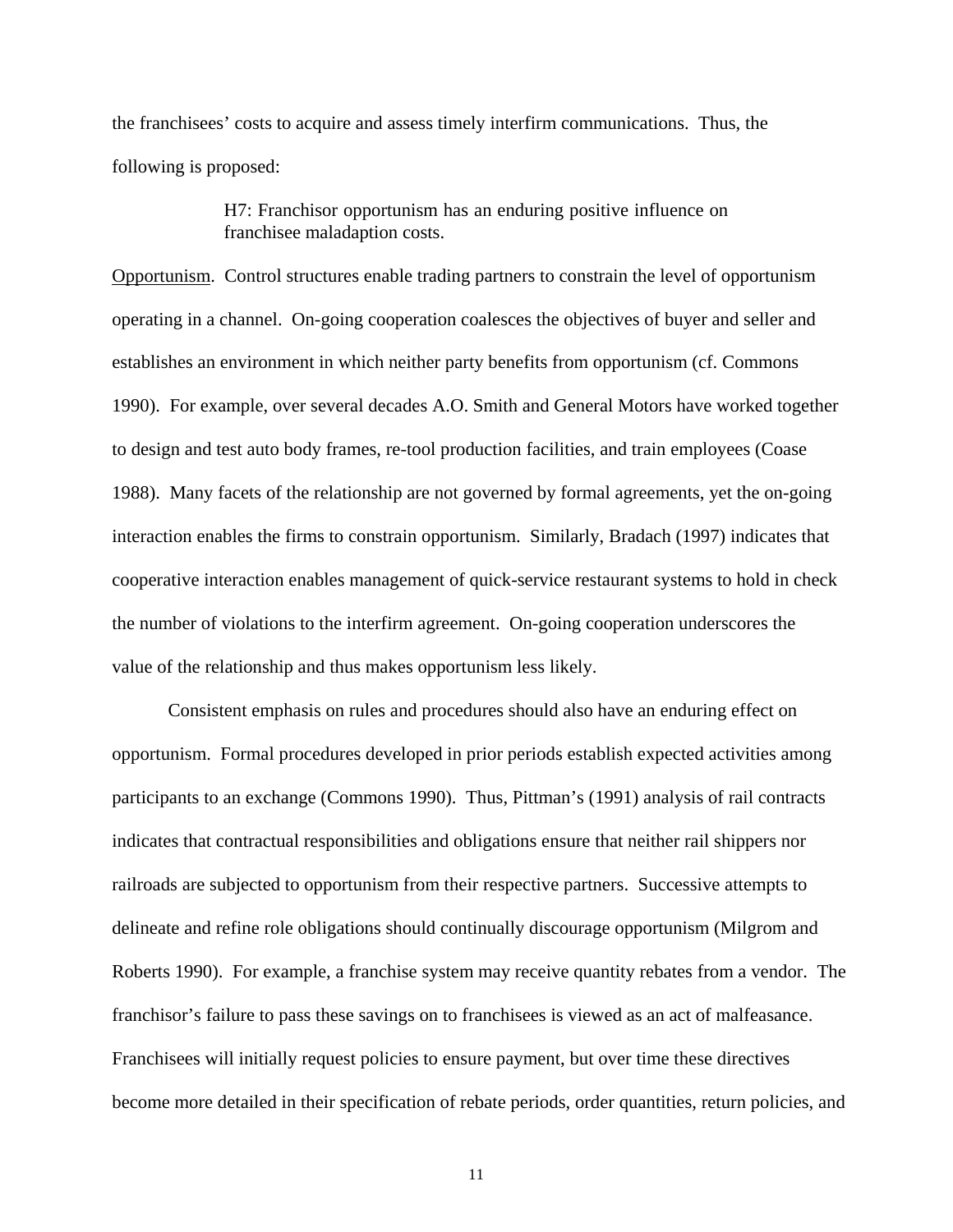reimbursement schedules for franchisor payments. Formal policies are continually implemented and refined in order to constrain opportunism. Therefore, the following are proposed:

> H8a: Interfirm cooperation has an enduring negative influence on franchisor opportunism.

> H8b: Formal rules and procedures have an enduring negative influence on franchisor opportunism.

### **METHOD**

## **Empirical Context**

The empirical setting for this research is the Norwegian oil industry. Our hypotheses are developed under the assumption that the market is relatively stable over the 1990-1994 period. Industrial conditions and macro-market factors derived from records of the Norwegian Petroleum Institute (e.g., Norsk Petroleuminstitutt 1995) and the Norwegian Bureau of Statisitics (Statistisk Sentralbyrå 1995) indicate that energy production and petroleum prices are stable over the period<sup>2</sup>. The macro-market conditions are also suggestive of a slow-growing economy. Over the 1990- 1994 period the inflation and unemployment rates are relatively low and stable. The GNP growth rate and surplus supply of goods and services are also relatively stable and increasing.

#### **Sampling Procedure and Data Collection**

 Our sampling frame was the Norwegian distribution network of a multinational oil company. The first data set was collected in 1990. We mailed surveys to 299 retailers and received 179 completed responses (61% response rate). We also sent surveys to the refiner's area sales managers responsible for coordinating activities with the retailers. The refiner employed twenty-three area sales managers to monitor franchisee operations in Norway. Because each manager supervised the operations of ten to twenty stations in the network, it was not feasible for them to report on each station. Seventy-five service stations were selected at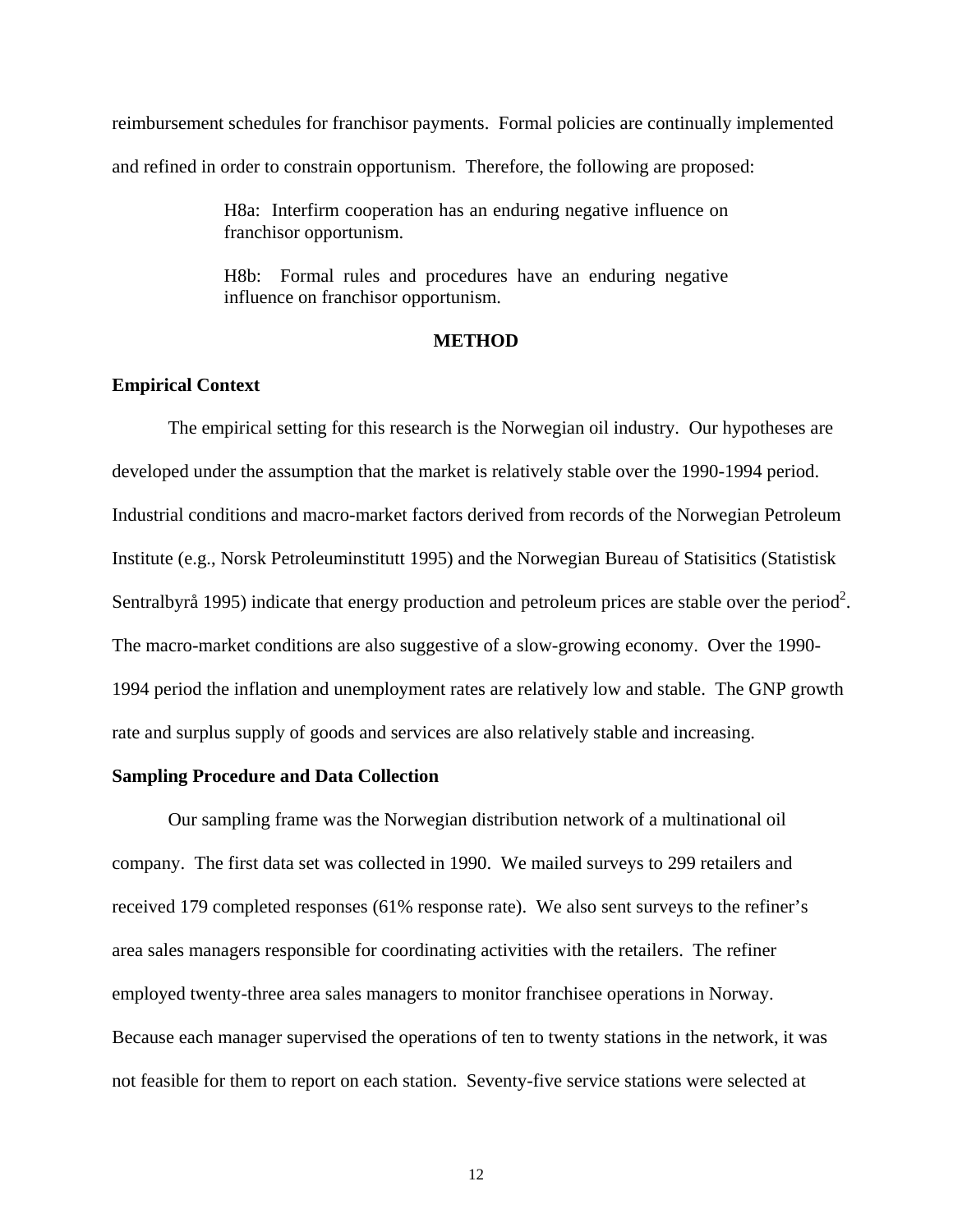random for analysis, and area sales managers provided data on 72 outlets (96% response rate). The follow-up data were collected in 1994 in the same distribution network. Two hundred sixteen responses were received from the 432 managers (50% response rate) in the network.

The sampling procedure was uniform for the two data collection periods. Mail surveys were sent to the retail mangers along with appeals for participation from the refiner, the retail managers' union, and the project leader. The managers received two telephone calls requesting their participation in the study. In both phases of data collection comparisons were made between early and late responses on ancillary issues (e.g., retail experience) and all constructs in the model (Armstrong and Overton 1977). None of the tests was significant, which suggests that non-response is not an issue.

## **Measure Development**

 Measure development was based on the procedure outlined by Churchill (1979) and updated by Gerbing and Anderson (1988). Items were generated based on four interviews with officials in the distribution network (2 retail managers, 1 area sales manager, and the corporate distribution manager) and reviews of related distribution literature. A pre-test of the survey instrument was then administered to five retail managers. The pilot study confirmed that retail managers were appropriate informants for the study and also indicated that secondary informants were not available at retail sites. Although multiple informants facilitate isolation of informant bias (Kumar, Stern, and Anderson 1993), multiple informants were not available in this setting.

 Consistent with the dyadic approach developed by Anderson and Weitz (1992), we used parallel wording for the retailer and sales manager reports. For example, the English translation of one formalization measure for the retailer survey read "There is no clear distribution of tasks between us and (the refiner)." The complementary item from the area sales manager instrument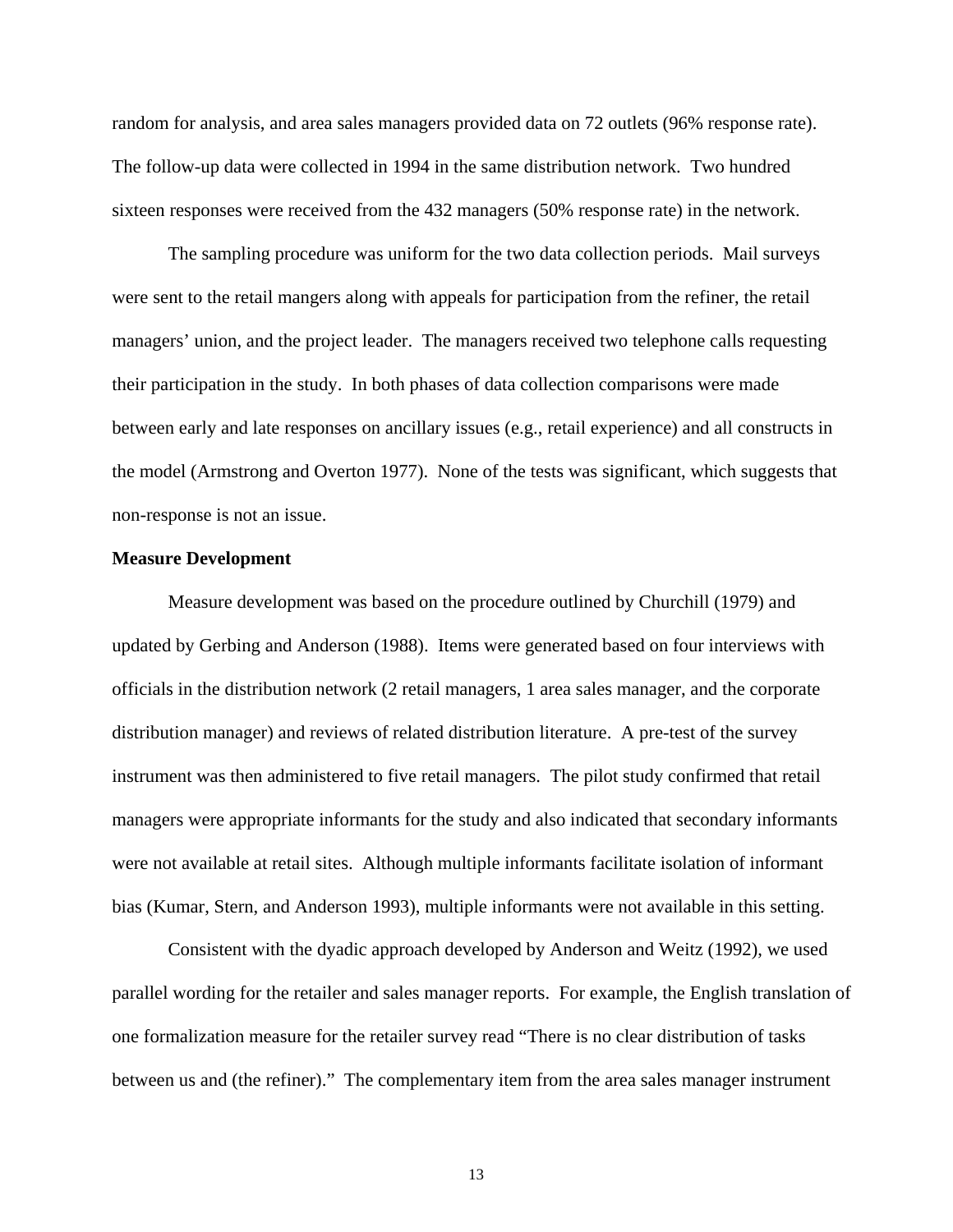read "There is no clear distribution of tasks between us and the dealer." Coefficient alpha, itemto-total correlation analysis, and exploratory factor analysis were used to purify the scales. The factor analysis procedure was estimated using matched dyads (n=72) from the retailer and sales manager reports in the 1990 data. Items were eliminated from both surveys that did not load properly in either factor analytic procedure. With the exception of the formalization scale ( $\alpha$  = .63) most scales exceed the acceptance criterion for basic research (Nunnally 1978). Although the bivariate correlation coefficient for the follow-up measure of bargaining costs is modest (.65), it parallels prior two-item measures in channels research (e.g., Dant and Schul 1992).

# **Measures**

Bargaining Costs. This construct refers to franchisee perceptions of the extent to which negotiations are systematic and effective (Milgrom and Roberts 1991). A two-item Likert-type scale was developed to address this issue.

Monitoring costs. These costs refer to franchisee expenditures of time and other resources necessary to assess the quality and quantity of deliveries from the refiner to retailer. This cost factor was measured via three Likert-type items.

Maladaption Costs. Maladaption costs are expenses associated with deciphering information provided by a trading partner (Reve 1986). A three-item Likert-type scale addressed this issue. Interfirm cooperation. Cooperation refers the extent to which principal and agent coordinate strategies for marketing the branded concept in the agent's trade area (Reve 1980). Five Likerttype items were adapted from Reve and Stern's (1986) measure of vertical interaction. Formalization. Formalization addresses the extent to which fixed policies and established role responsibilities govern the interfirm relationship. The three Likert-type items measuring this construct are derived from prior interfirm research (Dwyer and Welsh 1985; Reve 1986).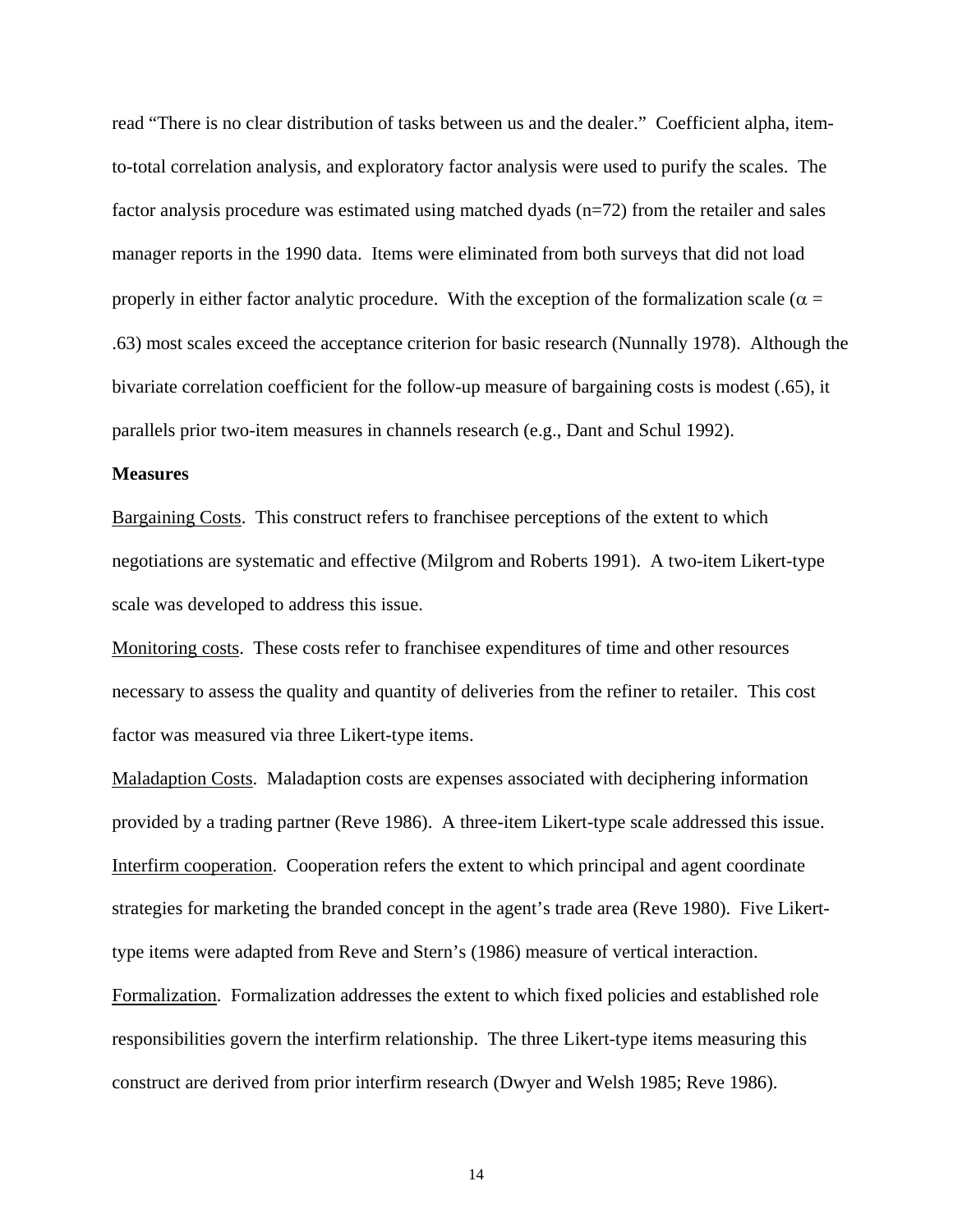Opportunism. Opportunism refers to self-interest seeking behavior characterized by calculated efforts to mislead and confuse trading partners (Williamson 1985). A two-item Likert-type scale was constructed from prior operationalizations by Anderson (1988) and John (1984).

#### **Construct Validity**

 The two-step approach developed by Anderson and Gerbing (1982, 1988) was employed to assess the factor structure of the measures and theoretical relationships. This procedure affords the opportunity to assess the factor structure across populations and also facilitates the assessment of commonalities in structural parameters for multiple samples (Anderson 1987). The items were subjected to confirmatory factor analysis via EQS/Windows (Bentler and Wu 1993). We confined our analysis to retailers that participated in the 1990 and 1994 surveys. We estimated separate measurement models for the initial sample  $(n=117)$ , and the follow-up study  $(n = 117)$ . No items were deleted on the basis of the confirmatory factor analyses.

 We assessed discriminant validity by estimating a model with all measures set to load on the appropriate traits and allowing the traits to correlate. This model was compared with a series of models in which intertrait correlation was set to unity. In each case discriminability was evidenced by a statistically significant chi-square difference between the models. For example, the test of discrimination between monitoring and maladaption costs is statistically significant for the initial sample (1990 ( $\chi^2(1) = 5.156$ , p < .05) and the follow-up study ( $\chi^2(1) = 6.296$ , p < .05).

 We analyzed a series of models that examined the covariance structures between the initial and follow-up data sets (Bentler 1993). The initial test examined whether the covariance matrices are equivalent. Results of this test indicate that the null hypothesis (i.e., that the data sets are equivalent) should be rejected  $(\chi^2(171) = 224.046, p < .05)^3$ . We subsequently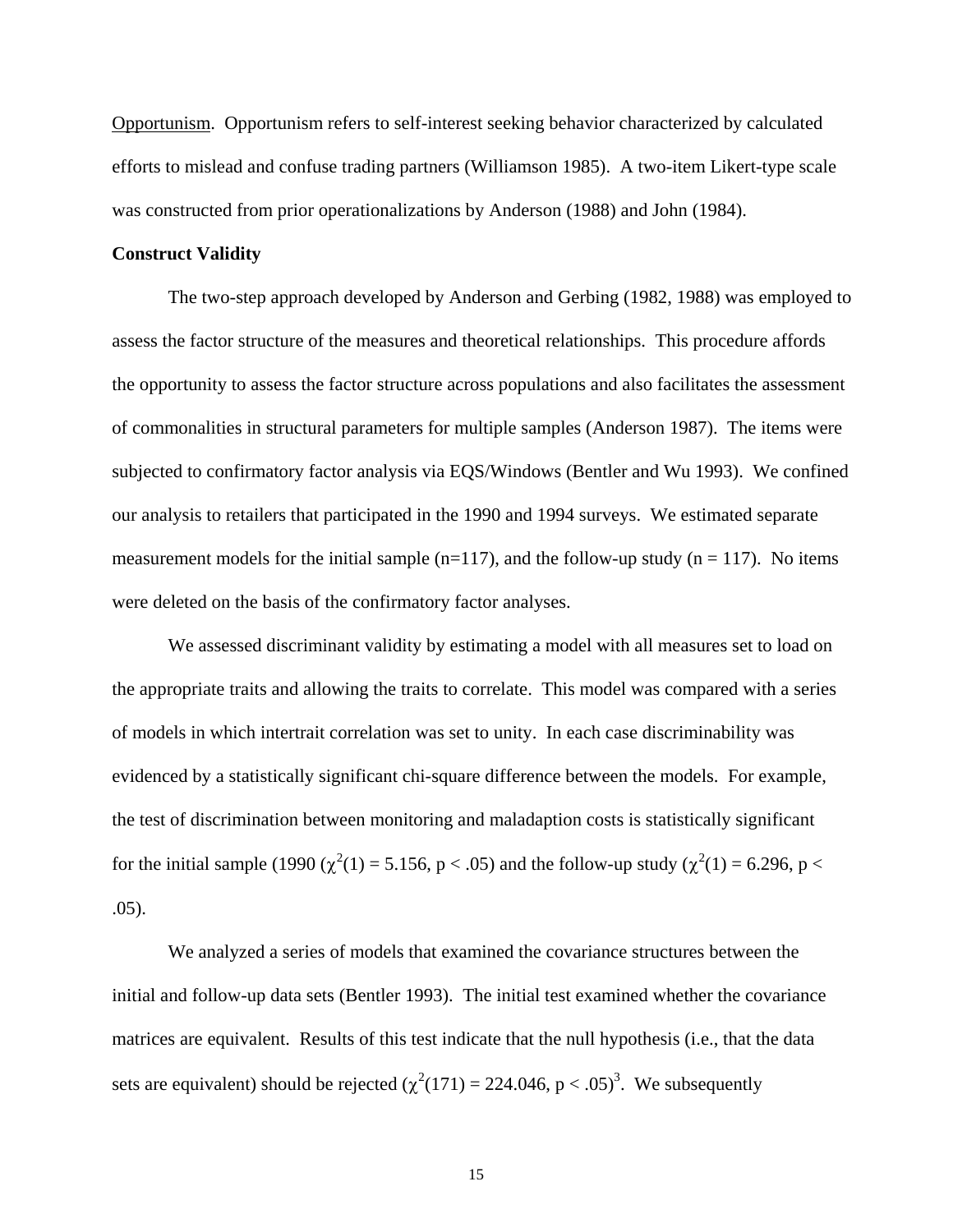investigated whether the factor loadings for the initial and follow-up study were equivalent. The results presented in the measurement appendix indicate that the factor loadings do not significantly vary between data sets. The final invariance test for the measurement model indicates that the factor variance structures and covariances are equivalent ( $\chi^2$ (579) = 766.828, p < .05). Together these validity assessments suggest that the data are of acceptable quality to test the hypotheses. The correlation matrices and descriptive statistics are provided in Table 1.

# **TESTS OF HYPOTHESES**

Analysis of the structural relationships was performed independently for the initial data set and the follow-up study. In each case the Anderson and Gerbing (1988) decision framework was employed<sup>4</sup>. This framework enables the researcher to compare the theoretical model with a series of alternative structural patterns ranging from the null model to a fully saturated model. Our theoretical model is intended to reflect the mitigating role of opportunism characterized in Williamson's (1985) transaction cost framework. Thus, we treat opportunism as antecedent to transaction costs and control structures as determinants of opportunism. By contrast, marketing control theory (Jaworski 1988; Ruekert *et al*. 1985) suggests that control structures can directly influence channel outcomes. We compared our theoretical model with models that introduce a direct association between control structures and outcomes. The theoretical model for the initial data set offers a relatively poor fit ( $\chi^2(126) = 156.604$ ; p < .05; CFI = .950). Sequential chi-square difference tests were employed to compare the explanatory power of this model to rival models<sup>5</sup>. These tests suggest inclusion of a path from cooperation to bargaining costs ( $\chi^2(1) = 10.535$ ; p < .05) and deletion of the path between cooperation and opportunism ( $\chi^2(1) = 0.119$ ; p = n.s.) in the model for the initial data set. Although the model that eliminates this second relationship is more parsimonious, the path is retained to facilitate invariance testing. Sequential chi-square difference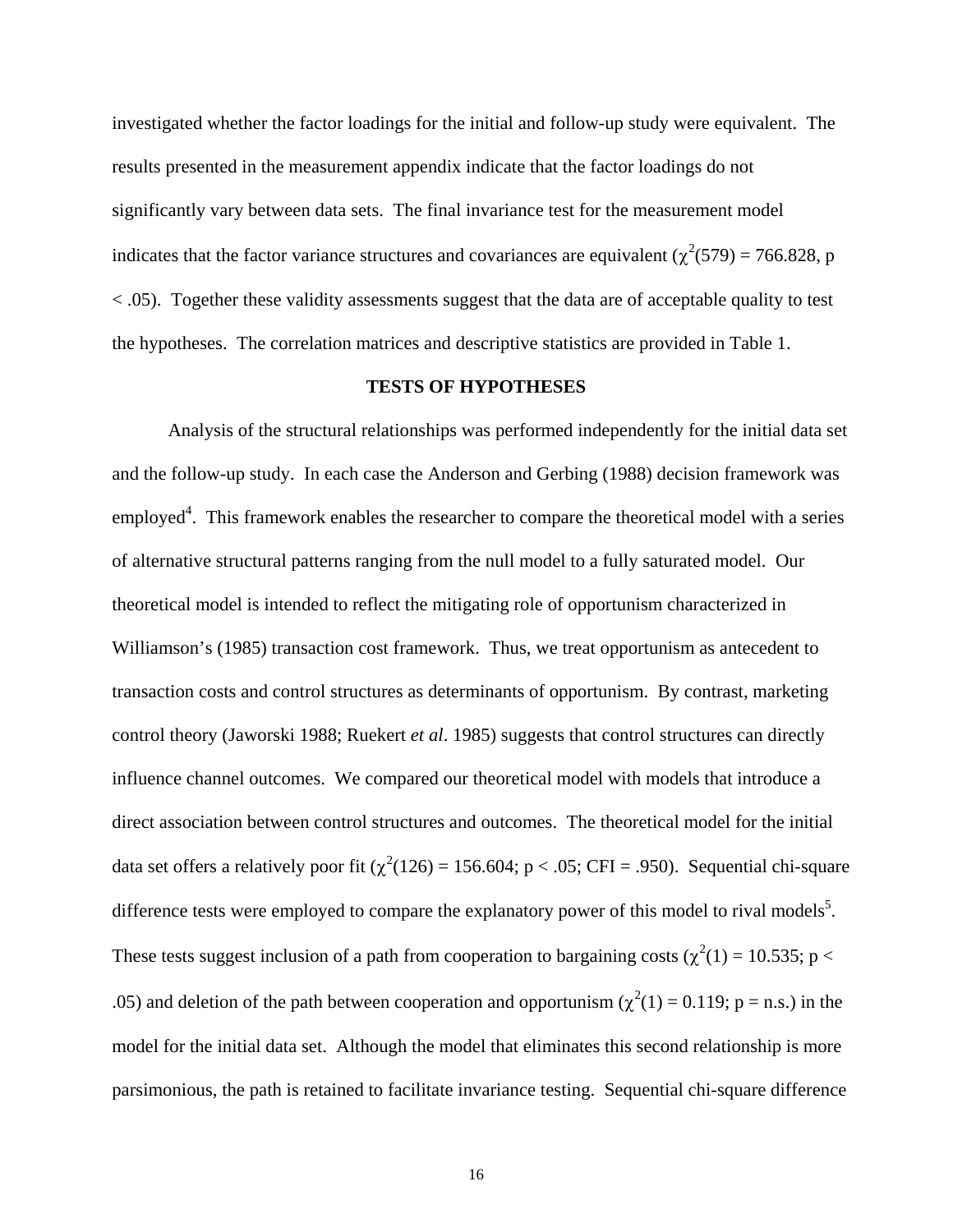tests also indicate the inclusion of a path between cooperation and bargaining costs ( $\chi^2(1)$  = 12.065;  $p < .05$ ) and formalization and maladaption costs ( $\chi^2(1) = 7.395$ ;  $p < .05$ ) in the model of the 1994 data set. The modified models provide more acceptable fit statistics for the initial  $(\chi^2(125) = 146.069; p > .05; CFI = .965)$  and follow-up data sets  $(\chi^2(124) = 143.987; p > .05; CFI$ = .976). The model parameters are provided in Table 2.



\_\_\_\_\_\_\_\_\_\_\_\_\_\_\_\_\_\_\_\_\_\_\_\_\_\_\_\_\_\_\_\_\_\_\_\_

 H1-H3 addressed the influence of opportunism on ex post transaction costs. Opportunism increases bargaining costs in the 1990 sample ( $\beta_{14} = .544$ , T = 3.939, p < .05) as well as in the 1994 sample ( $\beta_{14} = .503$ , T = 3.672 p < .05). Thus, H1 is supported. H2 is also supported given that opportunism raises monitoring costs in the initial ( $\beta_{24} = .449$ , T = 2.993, p < .05), and the follow-up studies ( $\beta_{24} = .406$ , T = 2.809, p < .05). Consistent with H3, opportunism influences maladaption costs in the 1990 ( $\beta_{34} = .491$ , T = 3.825, p < .05) and 1994 samples ( $\beta_{34} = .305$ , T = 2.330, p < .05).

The theoretical model was developed under the assumption that opportunism mediates the relationship between control structures and transaction costs. Nevertheless, interfirm cooperation lowers bargaining (H1') in the initial (β = - .363, T = -3.238, p < .05) and follow-up studies (β = -.412,  $T = -3.695$ ,  $p < .05$ ). Cooperative interaction evidently enables trading partners to establish dialogue. As a result, contingencies are expressed, and less time is dedicated to negotiations. Formalization also has a direct effect on maladaption costs (H3') in the follow-up study (β = - .344,  $T = -2.679$ ,  $p < .05$ ). Prescribed role responsibilities seem to underscore the importance of timely communication and result in lower costs to decipher corporate communications.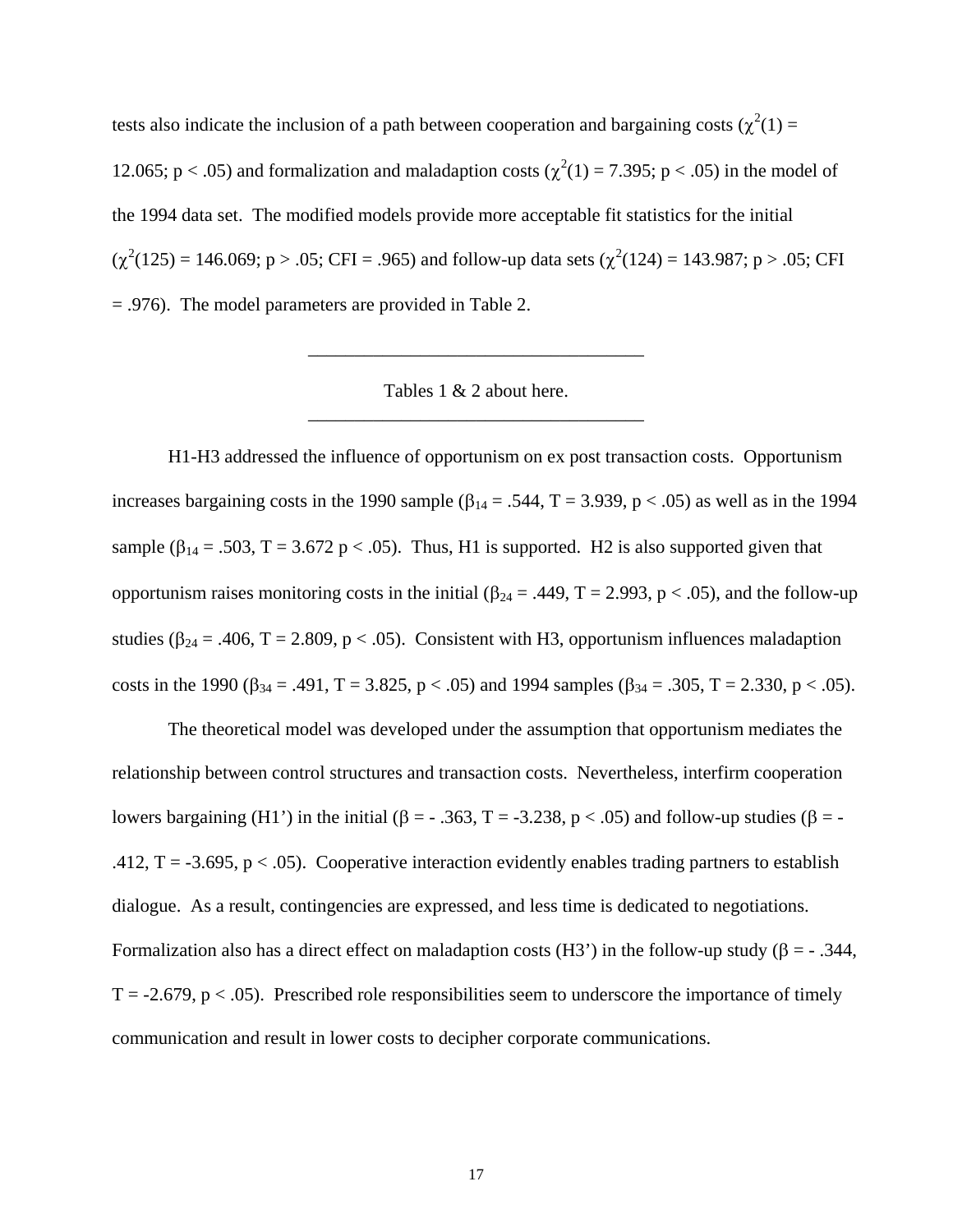H4 suggested that control structures reduce opportunism. Cooperation lowers opportunism in the follow-up sample ( $\gamma_{41} = -0.339$ , T = -2.919, p < .05), yet it does not influence opportunism in the initial study ( $\gamma_{41} = .042$ , T = 0.278, p < .05). By contrast, formalization constrains opportunism for the initial ( $\gamma_{42} = -0.722$ , T = -3.108, p < .05) and follow-up studies ( $\gamma_{42} = -0.349$ , T = -2.663, p < .05).

The temporal constraints on the theoretical relationships were analyzed in a model that constrained common regression paths between the 1990 and 1994 covariance matrices (cf. Anderson and Narus 1990). Consistent with H5-H7, opportunism has an invariant influence on bargaining ( $\chi^2 = 0.377$ , d .f. = 1; p > .05), monitoring ( $\chi^2 = 0.063$ , d .f. = 1; p > .05), and maladaption costs ( $\chi^2$  = 0.051, d .f. 1; p > .05). Although the influence of cooperation on opportunism is not significant in both phases of data collection, the two estimates are statistically invariant ( $\chi^2$  = 1.394, d .f. = 1; p > .05). The influence of formalization on opportunism is consistently negative throughout the analysis ( $\chi^2 = 1.138$ , d.f. = 1; p > .05). Thus, H8a and H8b are supported. In addition, the negative influence of interfirm cooperation on bargaining costs is invariant across samples ( $\chi^2 = 0.111$ , d .f. = 1; p > .05)<sup>6</sup>.

### **DISCUSSION**

## **Implications for Interorganizational Research**

Transaction cost analysis presumes that specific assets raise the prospect of opportunism, and it is this heightened prospect that raises transaction costs (Demsetz 1993). Although this relationship is a fundamental premise of transaction cost theory, transaction costs have rarely been the focus of research (Milgrom and Roberts 1991). Masten et al. (1991) offer evidence to suggest that operational costs vary with the form of exchange, and Agarwal and Lal (1995) indicate that monitoring costs influence the frequency of monitoring franchises. Our study augments these efforts by providing empirically tested measures of multiple facets of transaction costs. Moreover, we provide evidence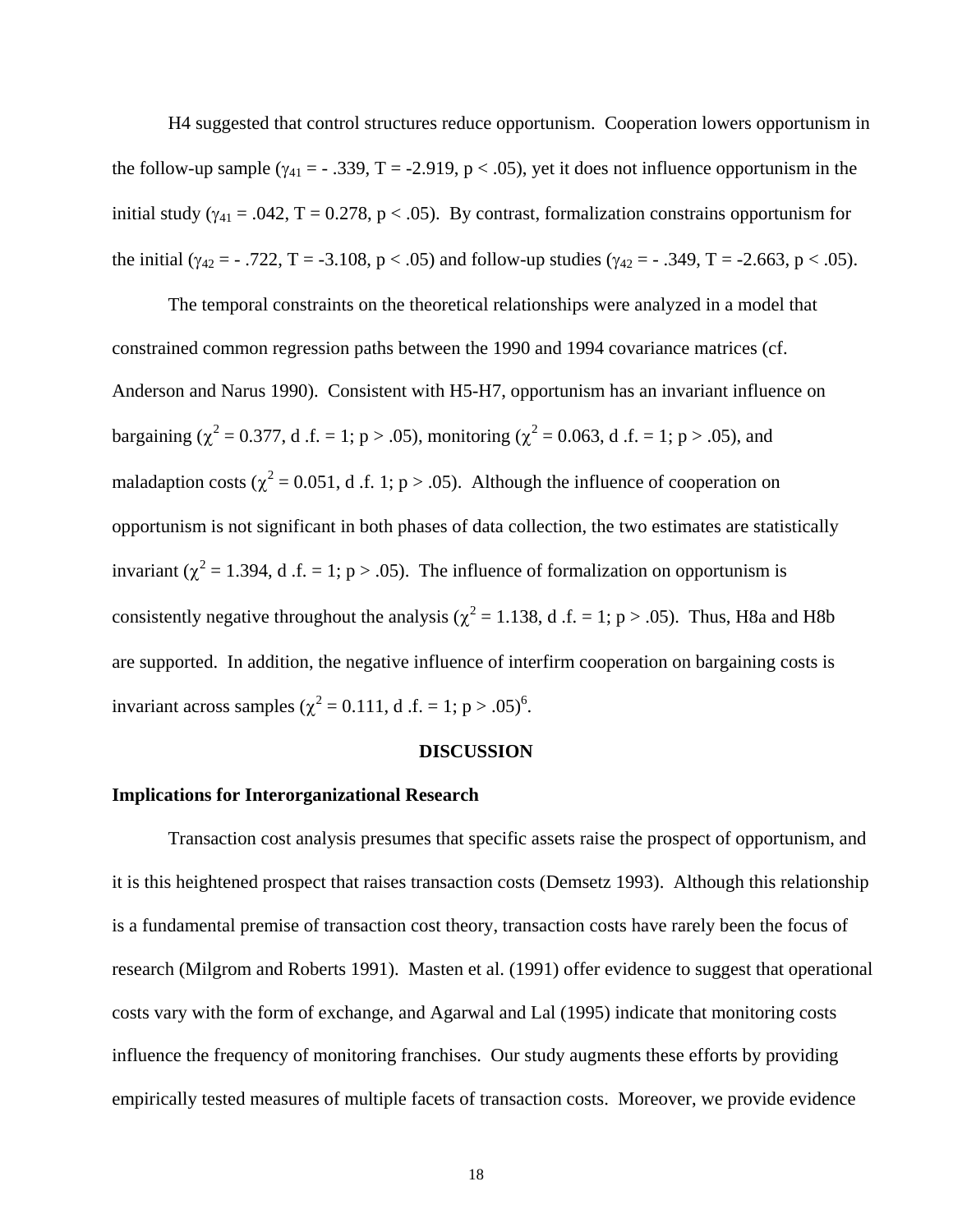that opportunism has a lingering effect on transaction costs, and we illustrate how formalized procedures can be employed to reduce opportunism. Recent critiques of transaction cost analysis (e.g., Ghoshal and Moran 1996) question whether control mechanisms constrain opportunistic inclinations. By contrast, we indicate that organizational structures can lower opportunism. Importantly, we suggest that it is the nature of the structure— and not merely structure itself— that leads to desired channel behaviors. Formal policies evidently have greater merit when they outline the distribution of tasks as well as operating procedures. The implication is not to abandon research that addresses organizational attempts to constrain opportunism. On the contrary, research should seek to refine our understanding of organizational properties that foster productive interfirm alliances.

Williamson's (1996a) presentation of transaction cost analysis frames opportunism as a self-interest seeking behavior that mitigates efforts to influence organizational outcomes. Our treatment of formalization is supportive of transaction cost predictions, yet it also suggests a direct relationship between formalization and maladaption costs. The findings also indicate a direct relationship between cooperation and bargaining costs that is not mitigated by opportunism. This relationship is consistent with control perspectives (e.g. Dalton and Lawrence 1971) linking informal controls to organizational outcomes. These results underscore the need to augment transaction cost research with rationale from related theories. Integration of transaction cost logic with complementary perspectives should be informative to interfirm research and management.

Our study underscores the benefits of longitudinal research in an interorganizational setting. In conjunction with the decision framework developed by Anderson and Gerbing (1988), the approach enables the researcher to assess rival hypotheses and relationships unspecified in the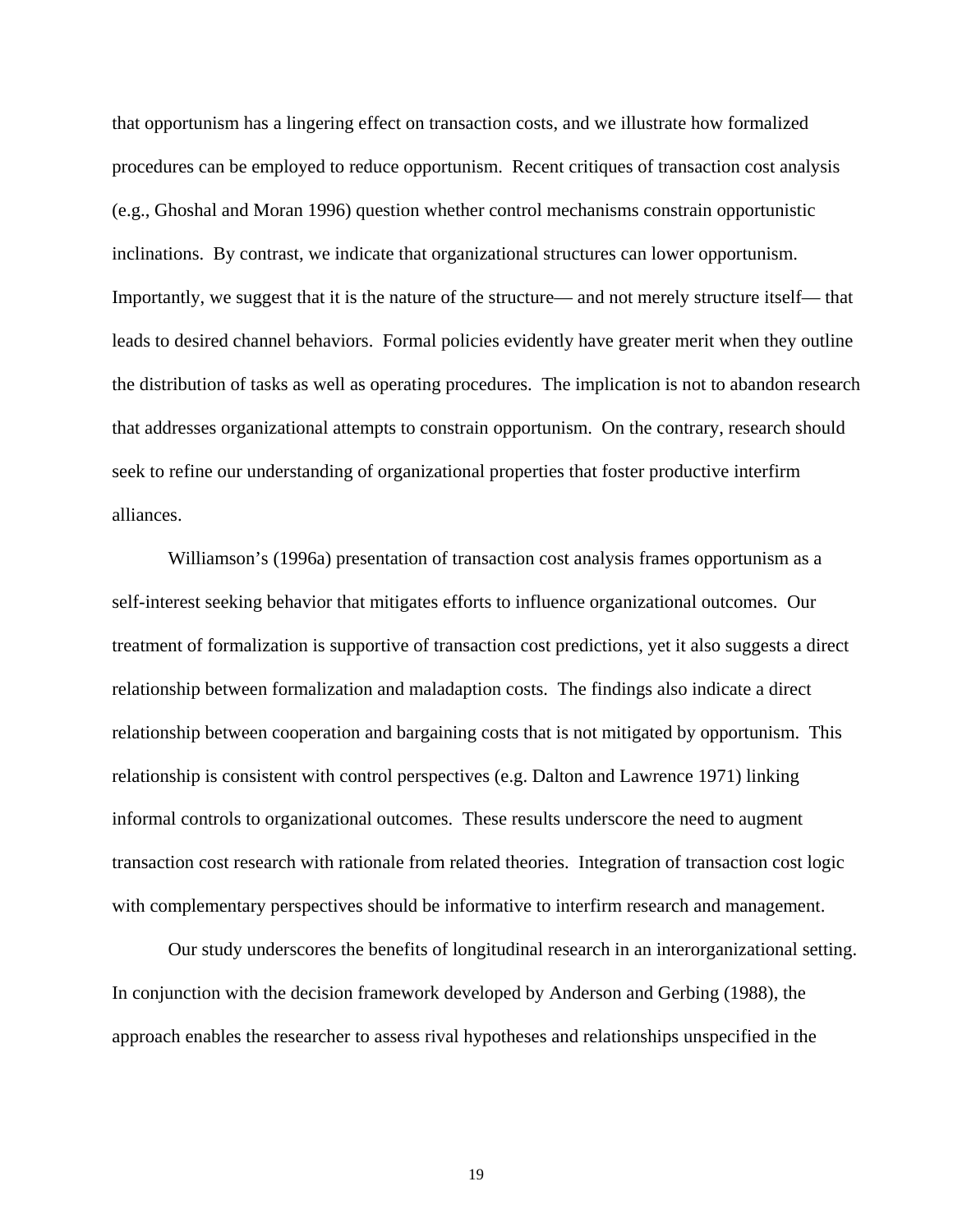theoretical model. This approach should be incorporated into future studies seeking to gain an understanding of the development of interorganizational relationships.

## **Managerial Implications**

 Although the context of our research limits the generalizability of the findings, our study underscores some practices that management should consider when assessing interfirm productivity. We identify two control factors that management can use to hold opportunism in check and lower transaction costs. First, management should assess the extent of interfirm cooperation. Franchise partners that work together to plan promotional campaigns and upgrade store facilities are likely to develop mutual goals (Anderson 1988). As a consequence of complementary goals, less effort is required to negotiate agreements. The second control factor that should be assessed is the level of formalization. As operating procedures become more precise in the designation of duties and responsibilities, channel partners become more aware of their obligations and those of their partners. Specification of expected behaviors fosters performance of prescribed activities and lowers opportunism. Thus, the management of franchised systems should continually audit the level of cooperation and formalization operating in the channel. As these factors increase, opportunistic inclinations and transaction costs are subdued.

### **Limitations and Future Research**

Our use of multiple sample data collected over two periods offers advantages over monadic, static research. Other designs, however, could enhance our study. Tracking relationships between constructs over successive periods can augment the design. Assessment of relationships in successive periods enables the researcher to identify whether policies implemented in the recent past influence current productivity (Gundlach and Cadotte 1994).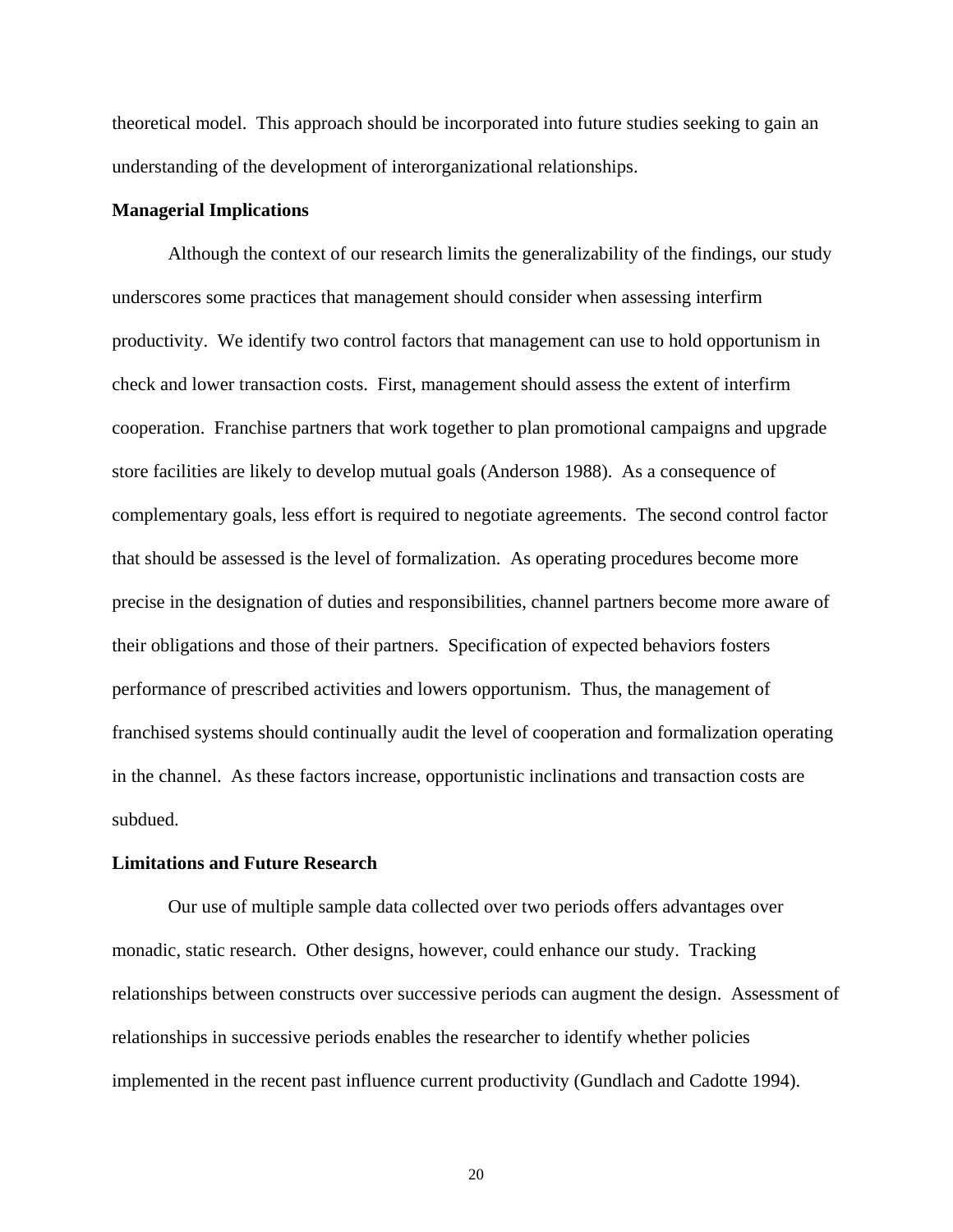Future research that treats the development of performance over successive periods should enable analysts to make policy recommendations with greater confidence.

The need for longitudinal research is particularly acute in relationships prone to opportunism. Most research focuses on the level of agent opportunism, but as the relationship evolves the franchisor has strong incentives to shirk obligations (cf. Lal 1990). As the level of opportunism rises, the returns from the relationship fall below acceptable levels (Anderson and Narus 1984). Consequently, one would anticipate high relationship mortality in such contexts. Time-series analyses should provide insight into the decline of channel relationships.

 Our concentration on ex post transaction costs provides insight into factors that influence productivity. Nevertheless, ex ante transaction costs and other facets of ex post transaction costs should be analyzed. Williamson (1985, p. 21) maintains that ex ante efforts dedicated to the development of contracts should be considered in conjunction with efforts associated with ensuring the fulfillment of contracts. Anderson and Weitz (1992) maintain that commitment to a relationship involves a willingness to make short-term sacrifices to maintain a long-term relationship, and they outline a number of factors that influence interorganizational commitment. Future research could augment our research by incorporating ex ante factors and commitment costs. Analyses that use a broader set of transactional cost factors provide the opportunity for the researcher to gain a better understanding of limits to efficiency in interorganizational exchange.

Our analysis should be augmented with a broader set of control mechanisms and with treatment of incentive structures. Our study is tacit with respect to regulation of selection criteria and management training, yet these formal controls should also markedly influence channel outcomes (Jaworski 1988). Our analysis of cooperation addresses one aspect of informal control,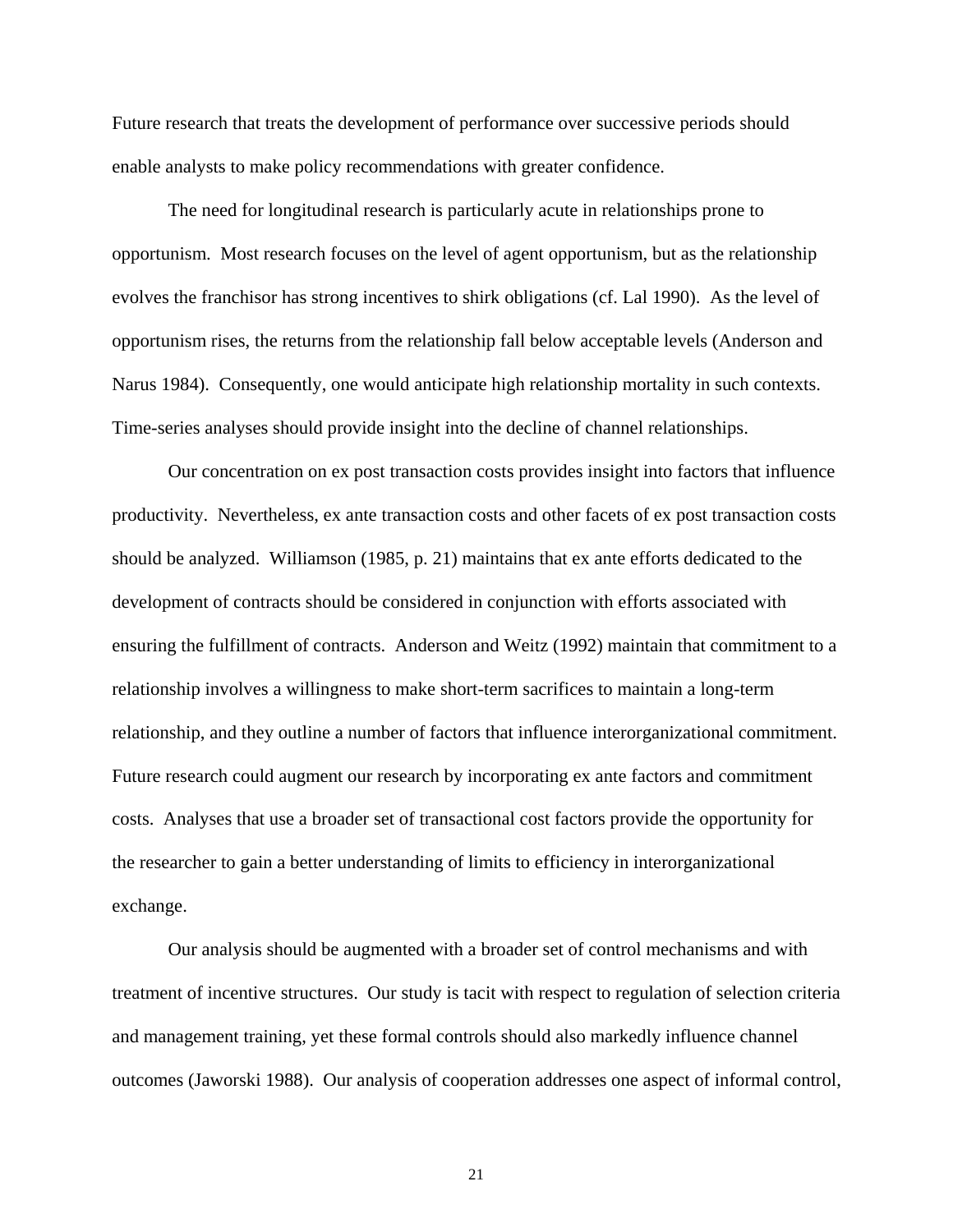but relational norms also influence performance (Heide and John 1992). The influence of incentive structures on interfirm performance should also be evaluated (Milgrom and Roberts 1988). Although incentives tend to be rigid within a franchised system (Lafontaine and Kaufmann 1994), incentive structures are changed periodically in order to align agent and principal objectives. Research that simultaneously examines formal structures, informal controls, and incentives has potential to develop a more comprehensive theory of antecedents to transaction costs.

The franchising setting provides insight into organizational efforts to control transaction costs, but this context also limits the generalizability of our findings. Parallel wording of dyadic reports facilitated measure purification, but the empirical setting precluded data collection with multiple informants. Consequently, the results do not afford the opportunity to isolate trait characteristics from other sources of variance (Kumar *et al*. 1993). In addition, the form of control and the transaction costs are likely to vary between franchised systems and other networks. Clearly, our findings should be validated through future work that considers a broader set of contracts.

### **CONCLUSIONS**

The purpose of our study has been to gain an understanding of antecedents to transaction costs. Using data collected in the Norwegian oil industry over a five-year period, we offered evidence that control mechanisms direct interorganizational behavior and transaction costs. We underscored the pivotal role played by opportunistic behavior in the production of transaction costs, and we presented interfirm cooperation and formalization as mechanisms that reduce opportunism. We hope that our study provides insight to managers of interorganizational networks and stimulates additional interfirm research.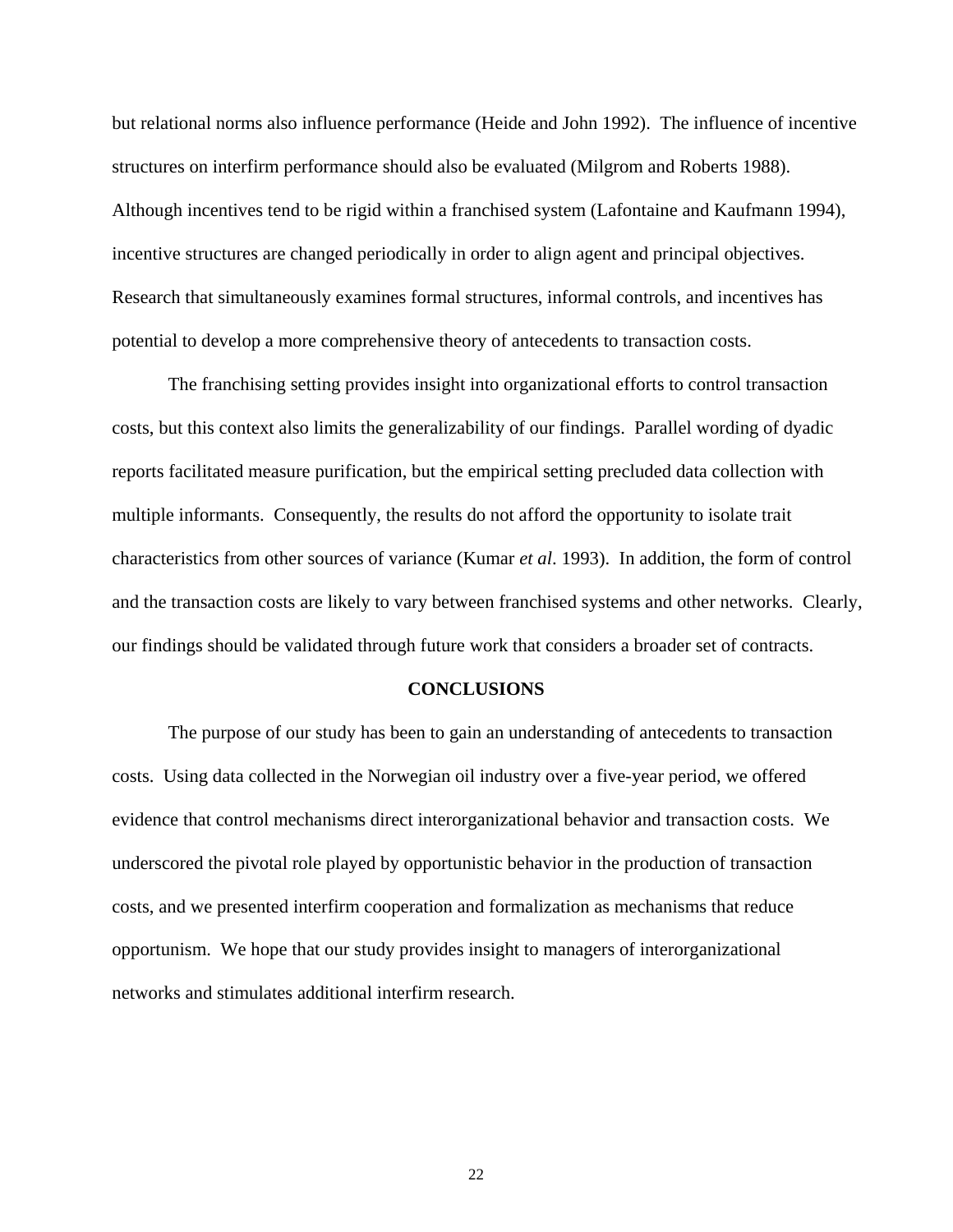# **MEASUREMENT APPENDIX**

|                                                                                |                           | 1990                      | 1994                      | <b>Invariance Tests</b> |         |  |
|--------------------------------------------------------------------------------|---------------------------|---------------------------|---------------------------|-------------------------|---------|--|
| <b>SCALE ITEMS</b>                                                             |                           | <b>Model</b> <sup>a</sup> | <b>Model</b> <sup>a</sup> | $\chi^2$                | P value |  |
|                                                                                |                           |                           |                           |                         |         |  |
| Interfirm cooperation                                                          |                           |                           |                           |                         |         |  |
| We cooperate with the refiner to plan the future of the station.               |                           | .845                      | .774                      |                         | $-$ b   |  |
| We cooperate with the refiner in local sales campaigns.                        |                           | .792                      | .886                      | 0.483                   | .49     |  |
| We cooperate with the refiner to design market plans.                          |                           | .712                      | .921                      | 1.132                   | .29     |  |
| We cooperate with the refiner when we design advertisements.                   |                           | .690                      | .750                      | 0.008                   | .93     |  |
| The refiner helps us to plan or modernize the store.                           |                           | .384                      | .612                      | 2.968                   | .09     |  |
| Formalization                                                                  |                           |                           |                           |                         |         |  |
| There is no clear distribution of tasks between us and the refiner $(R)$ .     |                           | .558                      | .701                      | $-$                     | $-$ b   |  |
| There are no clear routines for safety training for persons employed at our    |                           |                           |                           |                         |         |  |
| station $(R)$ .                                                                |                           | .315                      | .654                      | 3.395                   | .07     |  |
| In general, the information routines from the refiner are very unclear $(R)$ . |                           | .659                      | .712                      | 1.283                   | .26     |  |
| Opportunism                                                                    |                           |                           |                           |                         |         |  |
| We have reason to believe that the company hides important information         |                           |                           |                           |                         |         |  |
| regarding our station.                                                         |                           | .731                      | .721                      |                         | $-$ b   |  |
| The company has not kept promises made when we entered the                     |                           |                           |                           |                         |         |  |
| relationship.                                                                  |                           | .736                      | .742                      | 0.302                   | .58     |  |
| <b>Bargaining Costs</b>                                                        |                           |                           |                           |                         |         |  |
| Our meetings with the refiner's representatives are very effective and         |                           |                           |                           |                         |         |  |
| systematic. $(R)$                                                              |                           | .747                      | .802                      |                         | $-$ b   |  |
| Both parties are always well prepared in the meetings with the refiner so      |                           |                           |                           |                         |         |  |
| that decisions can be made. $(R)$                                              |                           | .746                      | .656                      | 0.631                   | .43     |  |
| Monitoring costs                                                               |                           |                           |                           |                         |         |  |
| We use too much time to control quality and quantity of deliveries of          |                           |                           |                           |                         |         |  |
| gasoline. The time could be used to increase profitability of the station.     |                           | .603                      | .565                      | $-$                     | $-$ b   |  |
| We spend too much time on accounting that could be used to increase the        |                           |                           |                           |                         |         |  |
| profitability of the station.                                                  |                           | .684                      | .671                      | 0.306                   | .58     |  |
| We use too much time to control deliveries of mineral products from the        |                           |                           |                           |                         |         |  |
| company that instead could be used to improve profitability at the station.    |                           | .605                      | .826                      | 1.729                   | .19     |  |
| <b>Maladaption Costs</b>                                                       |                           |                           |                           |                         |         |  |
| The information form the refiner is often poorly formulated and difficult      |                           |                           |                           |                         |         |  |
| to understand.                                                                 |                           | .780                      | .782                      |                         | $-$ b   |  |
| Important information from the company seldom comes at the right time.         |                           | .694                      | .781                      | 1.567                   | .21     |  |
|                                                                                |                           |                           |                           |                         |         |  |
| The information form the company is either incomplete or too voluminous        |                           |                           |                           |                         |         |  |
| to understand.                                                                 |                           | .906                      | .884                      | 0.495                   | .48     |  |
|                                                                                |                           |                           |                           |                         |         |  |
|                                                                                | <b>Summary Statistics</b> |                           |                           |                         |         |  |
|                                                                                | $\chi^2$                  | 141.838                   | 142.005                   | 771.914                 |         |  |
|                                                                                | (d.f.)                    | 120                       | 120                       | 571                     |         |  |
| $a - All factor loadings have T-values that exceed 2.0.$                       | p- value                  | .08                       | .08                       | .01                     |         |  |
| b – These items are fixed for the purpose of scaling.                          | <b>RMSR</b><br><b>CFI</b> | .05                       | .05                       | .10                     |         |  |
| $R$ – These items were reverse scored.                                         | .964                      | .974                      |                           | .878                    |         |  |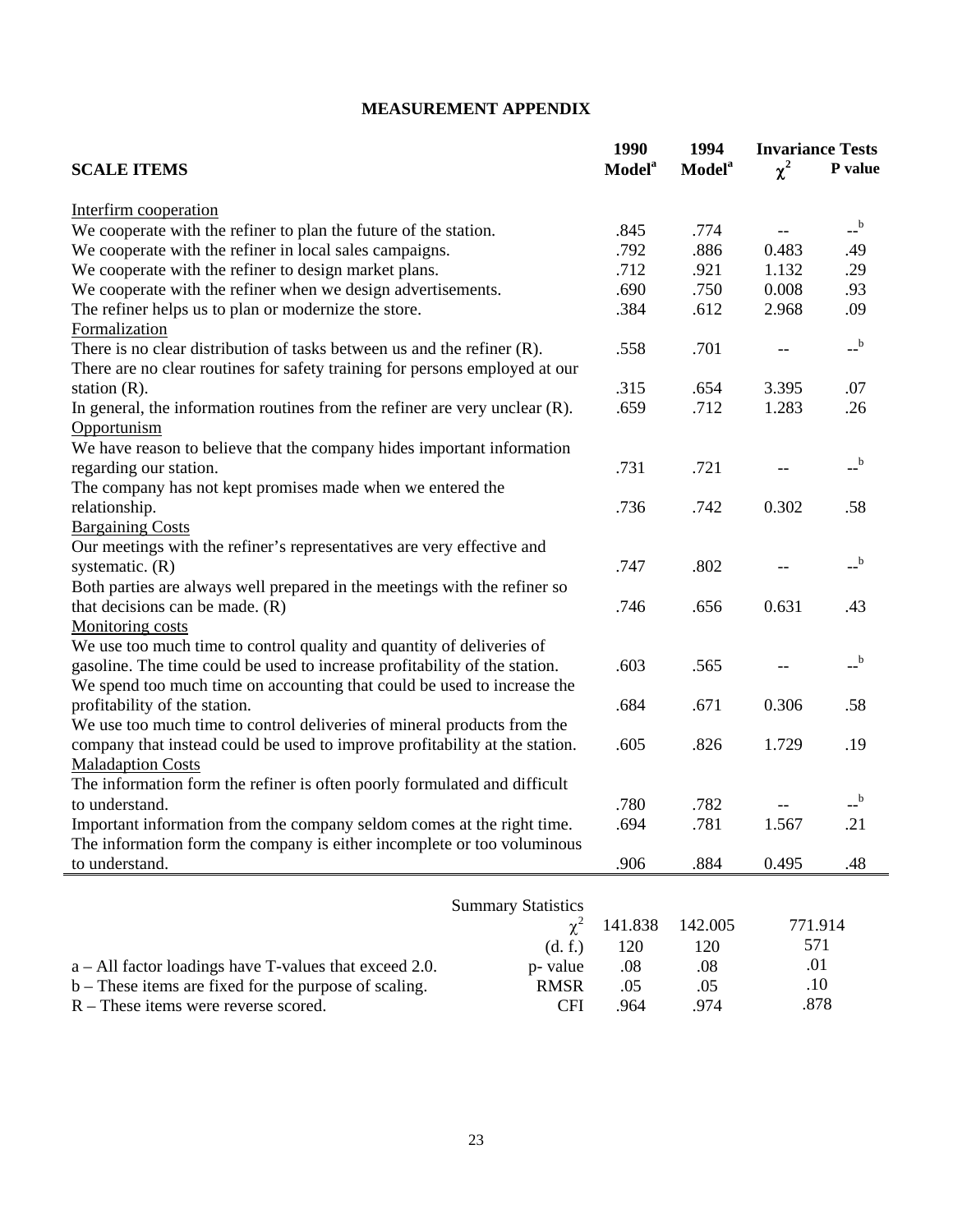#### **ENDNOTES**

1. Interfirm cooperation is synonymous with the construct Reve (1980) refers to as vertical interaction. Both constructs address the level of coordination in the development of marketing plans.

2. A longer version of the manuscript can be obtained from the authors. The longer version provides macro-market and market share statistics for the 1990-1994 pentad.

3. Rejection of the null hypothesis indicates that the data sets are not equivalent and should not be pooled for further analyses. Consequently, composite analyses of the two data sets are not performed.

4. For the sake of parsimony, only the summary results from implementation of the Anderson and Gerbing (1988) decision framework are provided.

5. Analyses of the incremental fit for other direct paths between independent and dependent variables are not significant. In the initial model direct paths from cooperation to opportunism ( $\chi^2$ =0.071, p <.79), monitoring costs ( $\chi^2$ =0.034, p <.85), and maladaption costs ( $\chi^2$ =0.994, p <.32) are non-significant; nor are the paths linking formalization to bargaining ( $\chi^2$ =1.029, p <.31), monitoring ( $\chi^2$ =0.969, p <.32), or maladaption cost ( $\chi^2$ =1.599, p <.21). In the follow-up model direct paths from cooperation to monitoring costs ( $\chi^2$ =0.538, p <.46) and maladaption costs( $\chi^2$ =0.626, p <.43) are non-significant. Finally, the influences of formalization on bargaining ( $\chi^2$ =0.104, p <.75) and monitoring costs ( $\chi^2$ =0.756, p <.39) are non-significant.

6. Nested chi-square difference tests were performed to compare two models to the invariance model in Table 2. The first model assessed whether the factor residual variances and covariances were equivalent. The results ( $\chi^2(10) = 7.023$ , p > .05) indicate that none of the residual variances or covariances changed significantly. The second model examined whether the error variances and covariances were equivalent. The nested chi-square difference test ( $\chi^2(18) = 58.727$ , p < .05) identifies significant changes in the error variances for the three formalization measures and the second and third cooperation measures.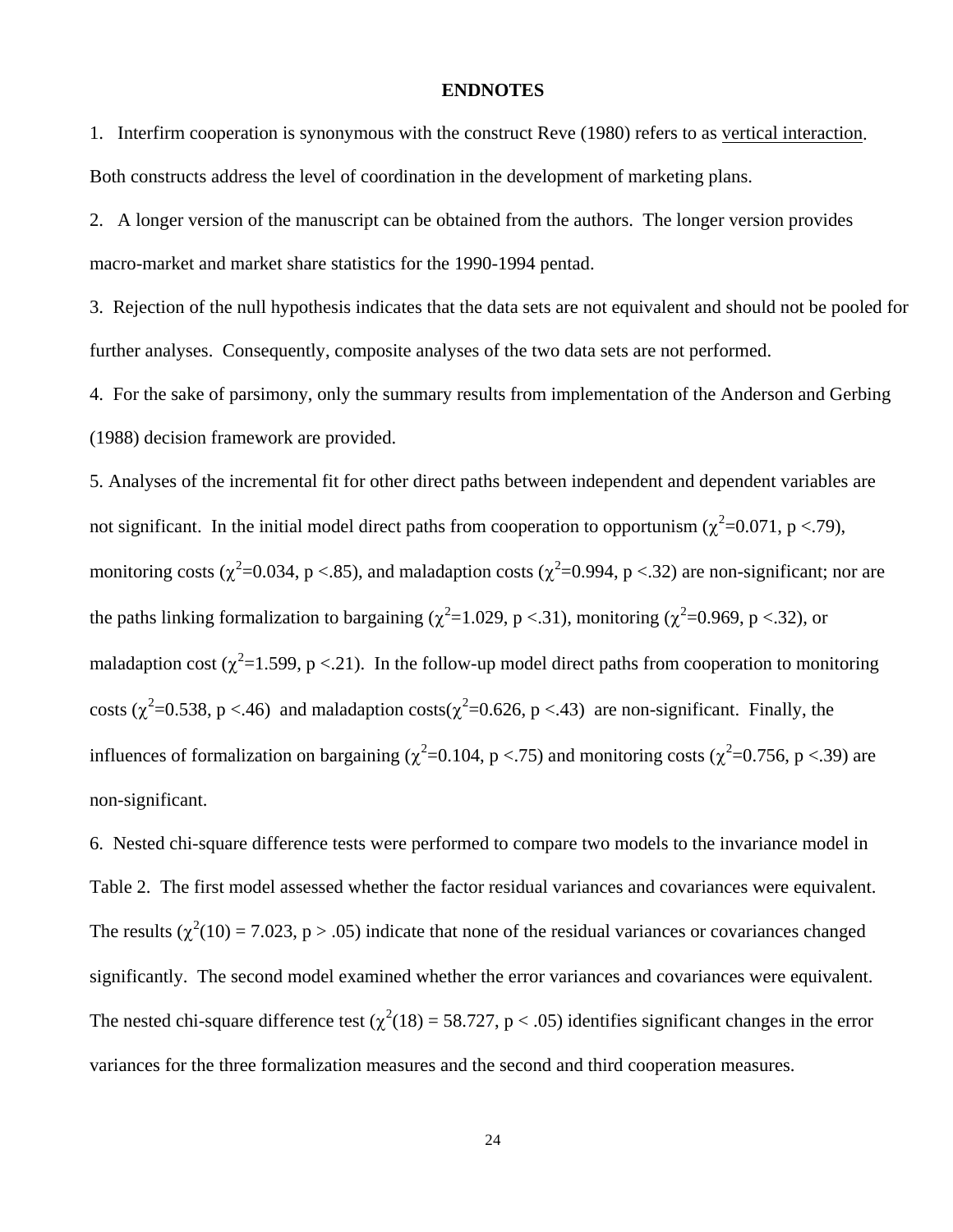|     |                         |      |           |       |       |       | Correlations Among Constructs |       |       |       |       |    |     |     |     |
|-----|-------------------------|------|-----------|-------|-------|-------|-------------------------------|-------|-------|-------|-------|----|-----|-----|-----|
|     |                         | Mean | Standard  |       |       |       |                               |       |       |       |       |    |     |     |     |
|     |                         |      | Deviation |       |       |       |                               |       |       |       |       |    |     |     |     |
|     |                         |      |           | 1.    | 2.    | 3.    | 4.                            | 5.    | 6.    | 7.    | 8.    | 9. | 10. | 11. | 12. |
| 1.  | Cooperation             | 3.93 | 1.25      | 80    |       |       |                               |       |       |       |       |    |     |     |     |
| 2.  | Formalization           | 4.50 | 1.32      | 31    | 63    |       |                               |       |       |       |       |    |     |     |     |
| 3.  | Opportunism             | 3.06 | 1.48      | $-24$ | $-45$ | 70    |                               |       |       |       |       |    |     |     |     |
| 4.  | <b>Bargaining Cost</b>  | 3.95 | 1.34      | $-44$ | $-27$ | 46    | 72                            |       |       |       |       |    |     |     |     |
| 5.  | <b>Monitoring Cost</b>  | 3.31 | 1.42      | $-13$ | $-28$ | 36    | 25                            | 70    |       |       |       |    |     |     |     |
| 6.  | <b>Maladaption Cost</b> | 3.72 | 1.32      | $-18$ | $-26$ | 36    | 26                            | 24    | 83    |       |       |    |     |     |     |
| 7.  | Cooperation             | 3.50 | 1.39      | 46    | 15    | $-13$ | $-23$                         | $-04$ | $-14$ | 88    |       |    |     |     |     |
| 8.  | Formalization           | 5.01 | 1.32      | 10    | 34    | $-30$ | $-07$                         | $-16$ | $-29$ | 17    | 73    |    |     |     |     |
| 9.  | Opportunism             | 3.79 | 1.75      | $-10$ | $-32$ | 44    | 32                            | 33    | 20    | $-28$ | $-29$ | 78 |     |     |     |
| 10. | <b>Bargaining Cost</b>  | 3.91 | 1.30      | $-32$ | $-22$ | 25    | 44                            | 05    | 19    | $-52$ | $-23$ | 37 | 65  |     |     |
| 11. | <b>Monitoring Cost</b>  | 3.32 | 1.48      | $-13$ | $-23$ | 30    | 22                            | 36    | 19    | $-09$ | $-16$ | 32 | 14  | 72  |     |
| 12. | <b>Maladaption Cost</b> | 3.47 | 1.33      | $-09$ | $-26$ | 34    | 19                            | 15    | 46    | $-20$ | $-36$ | 25 | 36  | 23  | 85  |

Table 1 Correlations Among Constructs

Correlations are in hundredths with decimal places omitted.

Correlations greater than .18 have p values < .05.

Reliability estimates are provided on the diagonals.

a - Items 1-6 refer to the initial study, and items 7-12 refer to the follow-up study.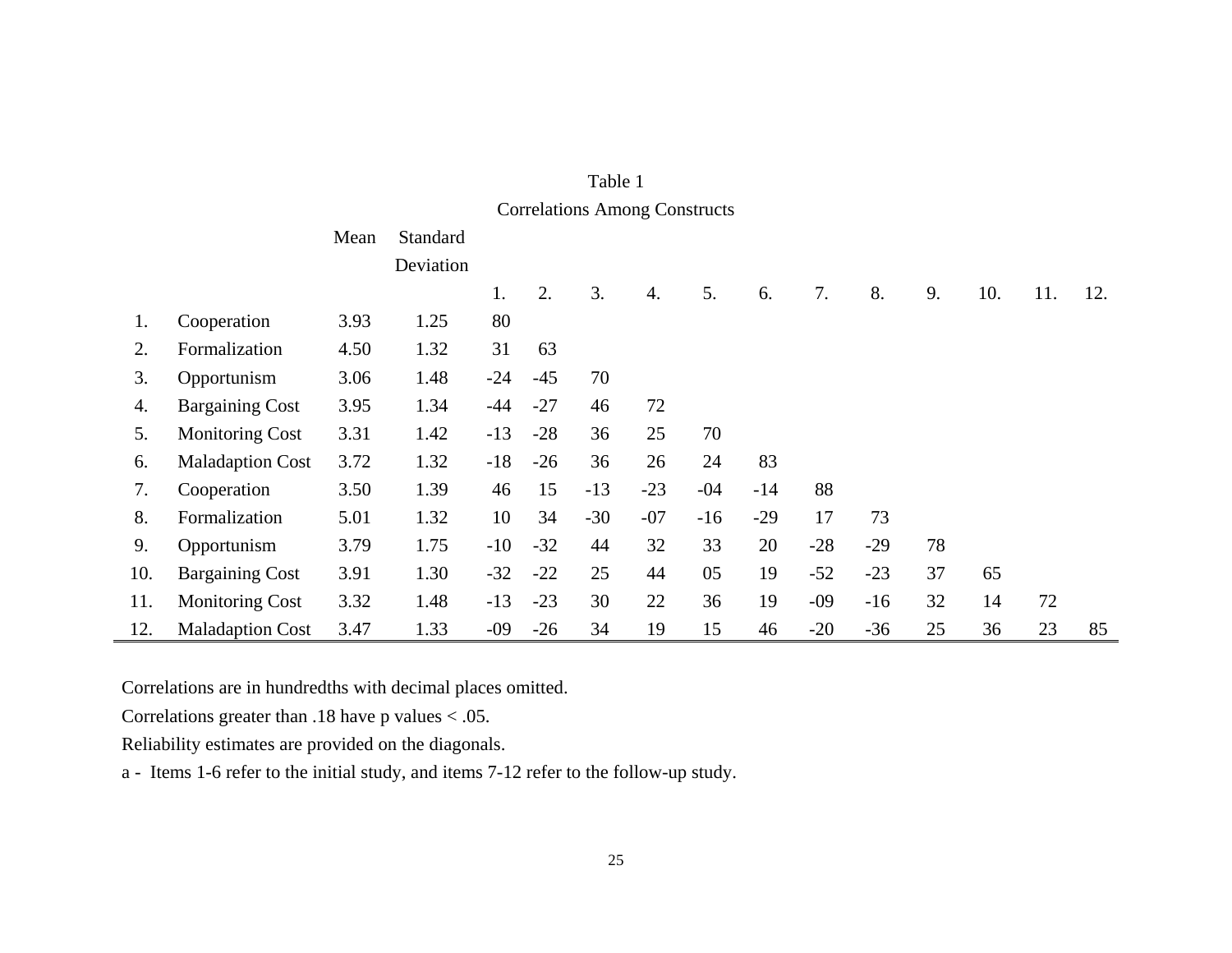#### Table 2

| Parameter Values for the Structural Equation Model |  |  |  |  |  |  |  |  |  |
|----------------------------------------------------|--|--|--|--|--|--|--|--|--|
|----------------------------------------------------|--|--|--|--|--|--|--|--|--|

| Hypothesis       | Proposed Path                      |                       | <b>Parameter Estimates</b> | <b>Invariance Tests</b> |          |                   |          |  |
|------------------|------------------------------------|-----------------------|----------------------------|-------------------------|----------|-------------------|----------|--|
|                  |                                    | <b>Initial Data</b>   |                            | Follow-up Data          |          |                   |          |  |
|                  |                                    | Parameter<br>T-values |                            | Parameter               | T-values | $v^2$             | p-values |  |
| H1               | Opportunism to bargaining costs    | .544                  | 3.939                      | .503                    | 3.672    | 0.377             | .54      |  |
| H2               | Opportunism to monitoring costs    | .449                  | 2.993<br>.406              |                         | 2.809    | 0.063             | .80      |  |
| H <sub>3</sub>   | Opportunism to maladaption costs   | .491                  | 3.825                      | .305                    | 2.330    | 0.051             | .82      |  |
| H <sub>4a</sub>  | Cooperation to opportunism         | .042                  | 0.278                      | $-.339$                 | $-2.919$ | 1.394             | .24      |  |
| H <sub>4</sub> b | Formalization to opportunism       | $-0.722$              | $-3.108$                   | $-.349$                 | $-2.663$ | 1.138             | .29      |  |
| H1'              | Cooperation to bargaining costs    | $-.363$               | $-3.238$                   | $-412$                  | $-3.695$ | 0.111             | .74      |  |
| H3'              | Formalization to maladaption costs | $\qquad \qquad -$     |                            | $-.344$                 | $-2.679$ | $\qquad \qquad -$ |          |  |
|                  | <b>Summary Statistics</b>          |                       |                            |                         |          |                   |          |  |
|                  | $\chi^2$                           | 146.069<br>125        |                            | 143.987                 |          | 735.582<br>582    |          |  |
|                  | d. f.                              |                       |                            | 124                     |          |                   |          |  |
|                  | p value                            | .10                   |                            | .11                     |          | .01               |          |  |
|                  | <b>AGFI</b>                        | .958                  |                            | .971                    |          | .899              |          |  |
|                  | <b>CFI</b>                         | .965                  |                            | .976                    |          | .907              |          |  |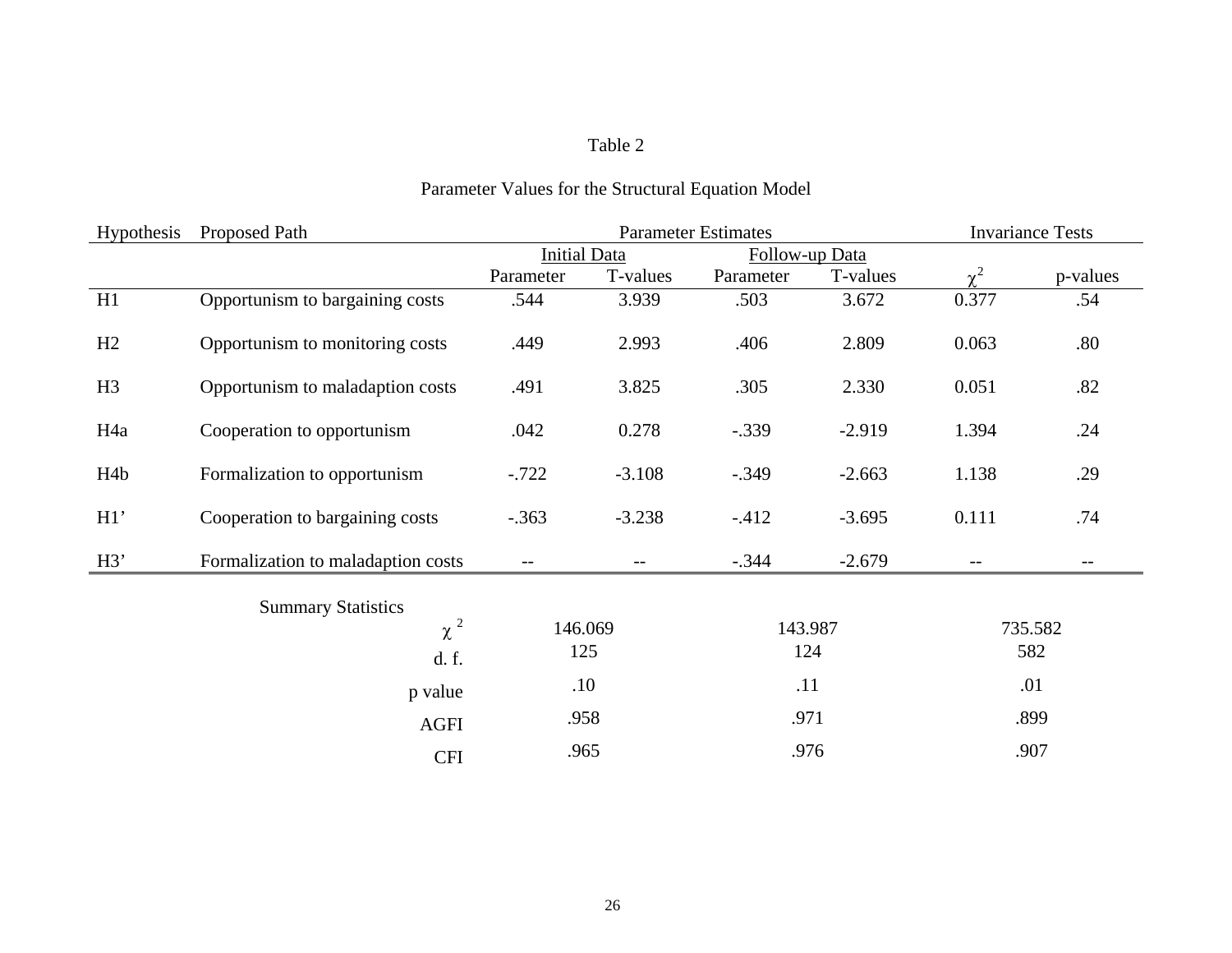

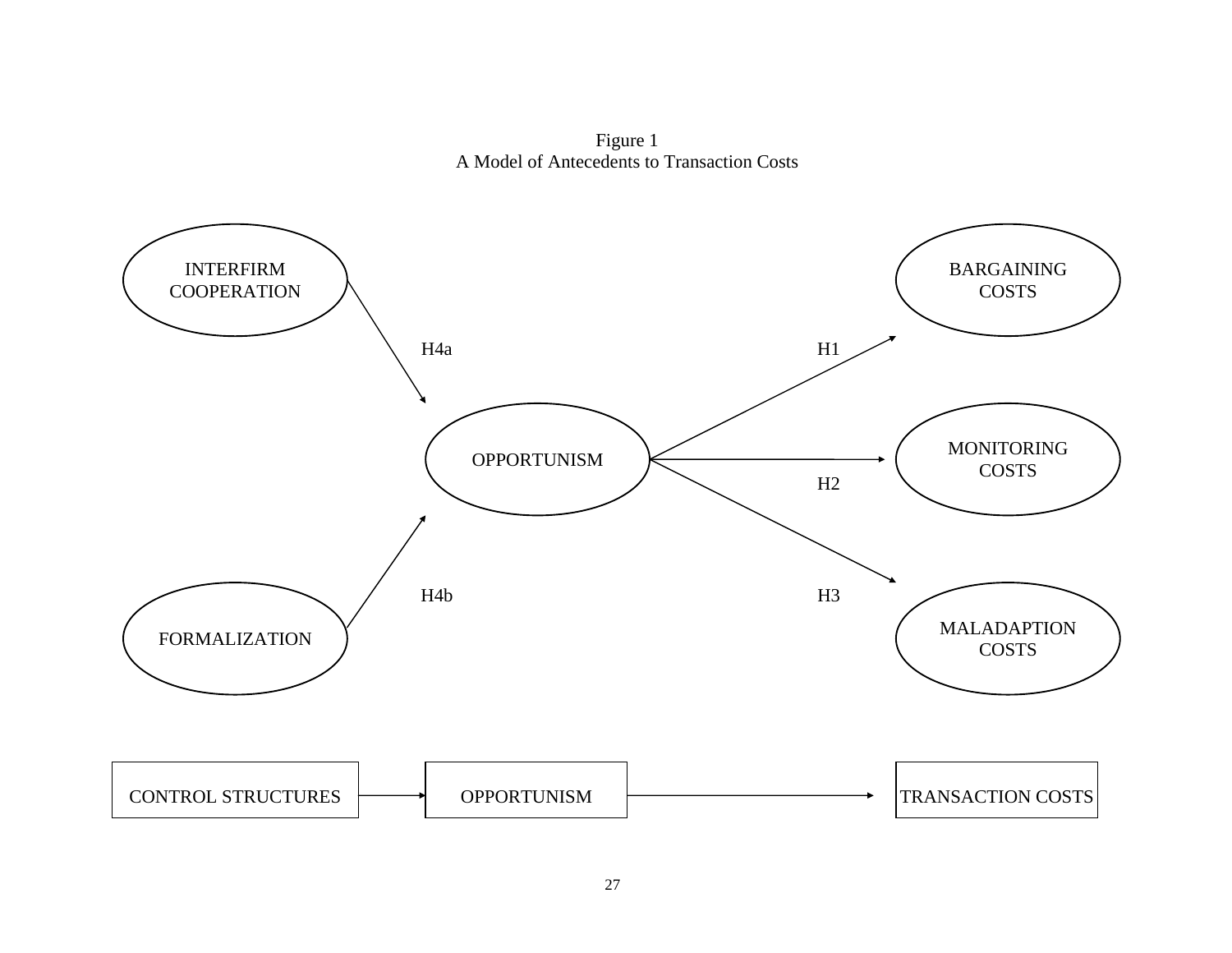#### **REFERENCES**

- Agarwal, Deepak and Rajiv Lal (1995), "Contractual Arrangements in Franchising: An Empirical Investigation," *Journal of Marketing Research*, 32 (May), 213-221.
- Anderson, Erin (1988), "Transaction Costs as Determinants of Opportunism in Integrated and Independent Sales Forces," *Journal of Economic Behavior and Organization*, 9, 247-264.
- ---------- and Barton Weitz (1992), "The Use of Pledges to Build and Sustain Commitment in Distribution Channels," *Journal of Marketing Research*, 29 (February), 18-34.
- Anderson, James C. (1987), "An Approach for Confirmatory Measurement of Structural Equation Modeling of Organizational Properties," *Management Science*, 33 (4), 525-541.
- ---------- (1995), "Relationships in Business Markets: Exchange Episodes, Value Creation, and Their Empirical Assessment," *Journal of the Academy of Marketing Science*, 23 (4), 346- 350.
- ---------- and David W. Gerbing (1982), "Some Methods for Respecifying Measurement Models to Obtain Unidimensional Construct Measurement," *Journal of Marketing Research*, 19(4), 453-60.
- ---------- and ---------- (1988), "Structural Equation Modeling in Practice: A Review and Recommended Two-Step Approach," *Psychological Bulletin*, 103 (3), 411-423.
- ---------- and James A. Narus (1984), "A Model of the Distributor's Perspective of Distributor-Manufacturer Working Relationships," *Journal of Marketing*, 48 (Fall), 62-74.
- ---------- and ---------- (1990), "A Model of Distributor Firm and Manufacturer Firm Working Partnerships," *Journal of Marketing*, 54 (January), 42-58.
- Aoki, Masahiko (1984), *The Co-operative Game Theory of the Firm*, New York, NY: Oxford Press.
- Armstrong, J. Scott and Terry S. Overton (1977), "Estimating Nonresponse Bias in Mail Surveys," *Journal of Marketing Research*, 14 (August), 396-402.
- Arrow, Kenneth J. (1985), "The Economics of Agency," in *Principals and Agents: The Structure of Business*, J.W. Pratt and R. J. Zeckhauser, eds., Boston, MA: Harvard University Press.
- Axelrod, Robert (1984), *The Evolution of Cooperation*, New York, NY: Basic Books, Inc.
- Bentler, Peter M. (1993), *EQS: Structural Equations Program Manual*, Los Angeles, CA: BMDP Statistical Software.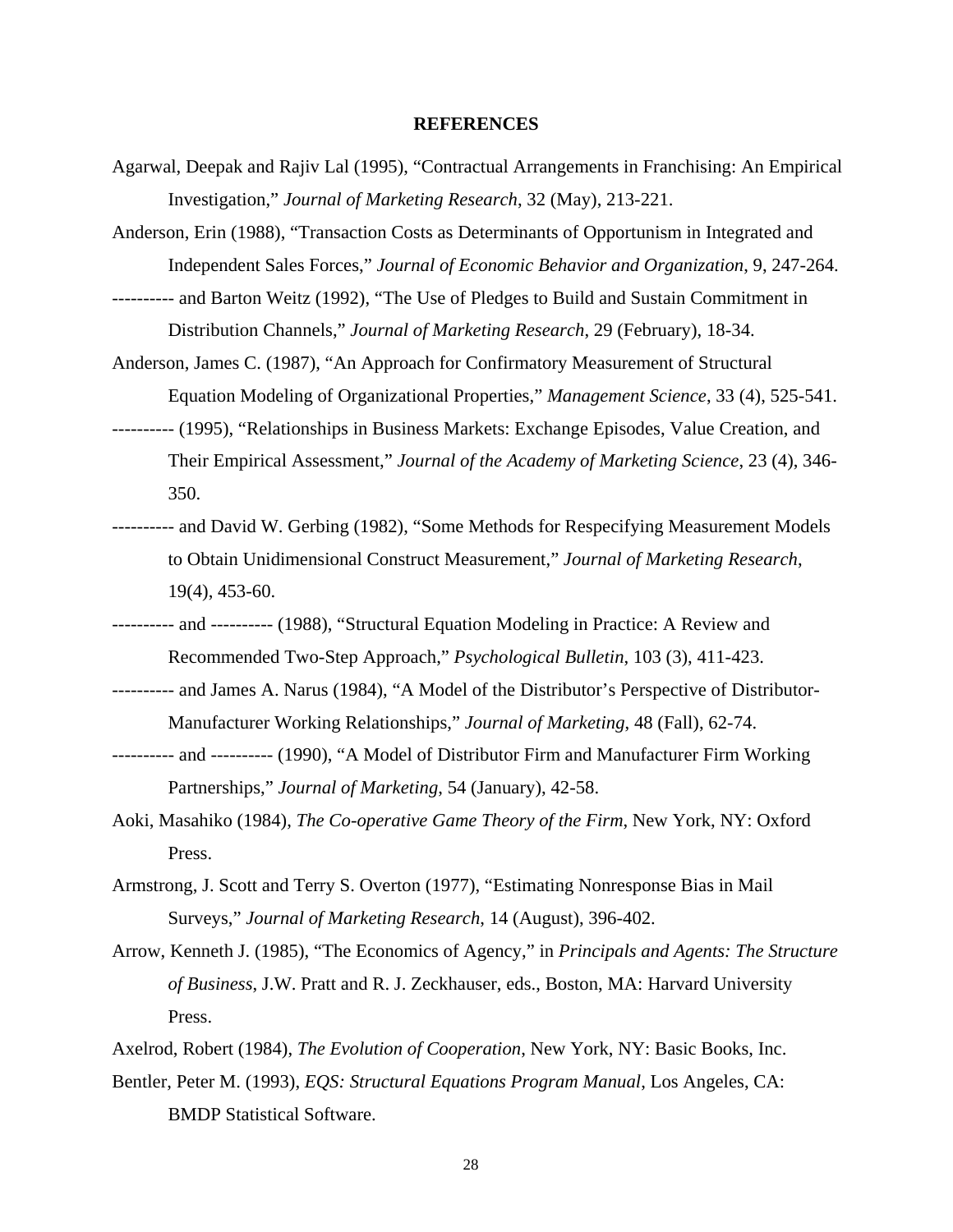- ---------- and Eric J.C. Wu (1993), *EQS/Windows User's Guide*, Los Angeles, CA: BMDP Statistical Software.
- Bradach, Jeffrey L. (1997), "Using the Plural Form in the Management of Restaurant Chains," *Administrative Science Quarterly*, 42 (June), 276-303.
- Brickley, James A. and Frederick H. Dark (1987), "The Choice of Organizational Form, The Case of Franchising," *Journal of Financial Economics*, 18 (June), 401-420.

*C. N. Brown vs. Gillen* (1990), 569 A.2d 1206 (Me).

- Churchill, Gilbert A. (1979), "A Paradigm for Developing Better Measures of Marketing Constructs," *Journal of Marketing Research*, 16 (February), 64-73.
- Coase, Ronald H. (1988), "The Nature of the Firm: Origin, Meaning, Influence," *Journal of Law, Economics, and Organization*, 4 (Spring), 3-47.
- Commons, John R. (1990), *Institutional Economics*, New Brunswick, NJ: Transaction Publishers.
- Cook, Karen S. (1977) "Exchange and Power in Interorganizational Relations," *Sociological Quarterly*, 18 (Winter), 62-82.
- Dalton, Gene W. and Paul L. Lawrence (1971), *Motivation and Control in Organizations*, Homewood, IL: R. D. Irwin.
- Dant, Rajiv P. and Patrick L. Schul (1992), "Conflict Resolution Processes in Contractual Channels of Distribution," *Journal of Marketing*, 56 (January), 38-54.
- Demsetz, Harold (1993), "The Theory of the Firm Revisited," in *The Nature of the Firm: Origins, Evolution, and Development*, O. E. Williamson and S. G. Winter, eds. New York, NY: Oxford University Press.
- Duncan, Robert B. (1972), "Characteristics of Organizational Environments and Perceived Environmental Uncertainty," *Administrative Science Quarterly*, 17 (September), 313- 327.
- Dwyer, F. Robert and Sejo Oh (1987), "Output Sector Munificence Effects on the Internal Political Economy of Marketing Channels," *Journal of Marketing Research*, 24 (4), 347-368.
- ---------- and M. Ann Welsh (1985) "Environmental Relationships of the Internal Political Economy of Marketing Channels," *Journal of Marketing Research,* 22 (November), 397-414.

*Eastridge vs. Shell Oil Company* (1985), case number 398862, slip op. (Cal. Super. CT., Januarry23).

Eisenhardt, Kathleen M. (1985), "Control: Organizational and Economic Approaches,"

*Management Science*, 31 (2), 134-149.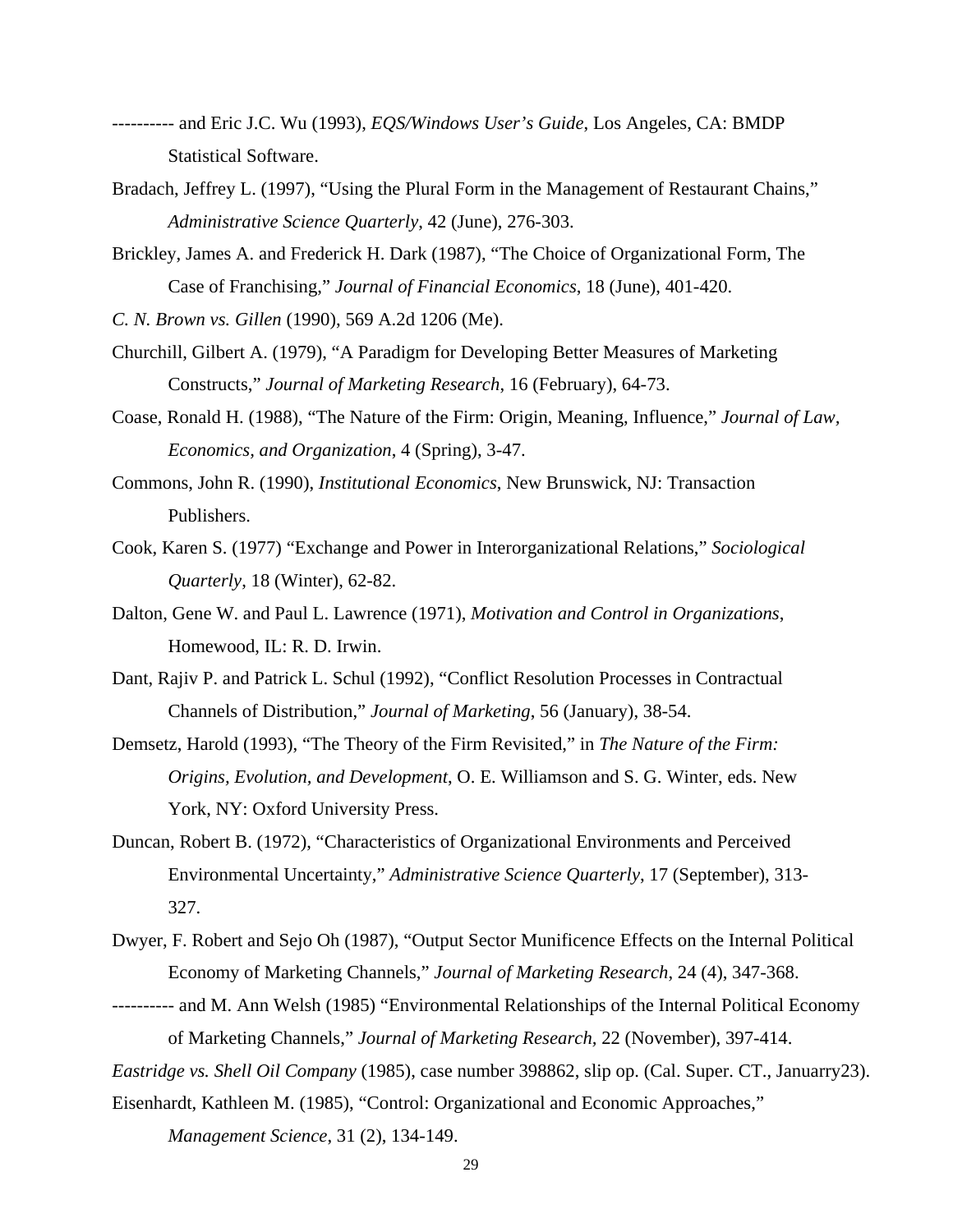- Emerson, Richard M. (1962), "Power-Dependence Relations," *American Sociological Review*, 27 (February), 31-41.
- Fama, Eugene F. And Michael C. Jensen (1983), "Agency Problems and Residual Claims," *Journal of Law and Economics,* 26 (June), 327-349.
- Gerbing, David W. and James C. Anderson (1988), "An Updated Paradigm for Scale Development Incorporating Unidimensionality and Its Assessment," *Journal of Marketing Research*, 25 (2), 186-192.
- Ghoshal, Sumantra and Peter Moran (1996), "Bad for Practice: A Critique of the Transaction Cost Theory," *Academy of Management Review*, 21 (1), 13-47.
- Gundlach, Gregory T. and Ernest R. Cadotte (1994), "Exchange Interdependence and Interfirm Interaction: Research in a Simulated Channel Setting," *Journal of Marketing Research,* 31 (4), 516-532.
- Gupta, Ashok K., S.P. Raj, and David Wilemon (1987), "Managing the R&D-Marketing Interface," *Research Management*, 30 (March-April), 38-43.
- Heide, Jan B. and George John (1992), "Do Norms Matter in Marketing Relationships?" *Journal of Marketing*, 56 (2), 32-44.
- Jaworski, Bernard J. (1988), "Toward a Theory of Marketing Control: Environmental Context, Control Types, and Consequences," *Journal of Marketing*, 52 (July) 23-39.
- *Jiffy-Lube, Inc. vs. Weiss Brothers, Inc.* (1993), 834 F. Supp. 683 (D.N.J.).
- John, George (1984), "An Empirical Investigation of Some Antecedents of Opportunism in a Marketing Channel," *Journal of Marketing Research*, 21 (August), 278-289.
- Keating, William J. (1991), *Franchising Adviser*, New York, NY: McGraw Hill.
- Kimberly, John R. (1976), "Issues in the Design of Longitudinal Organizational Research," *Sociological Methods and Research*, 4, 321-347.
- Kumar, Nirmalya, Louis W. Stern, and James C. Anderson (1993), "Conducting Interorganizational Research Using Key Informants," *Academy of Management Journal*, 36 (6), 1633-1651.
- Lafontaine, Francine (1992), "Agency Theory and Franchising: Some Empirical Results," *Rand Journal of Economics*, 23 (2), 263-283.
- ---------- and Patrick J. Kaufmann (1994), "The Evolution of Ownership Patterns in Franchise Systems," *Journal of Retailing*, 70 (2), 97-113.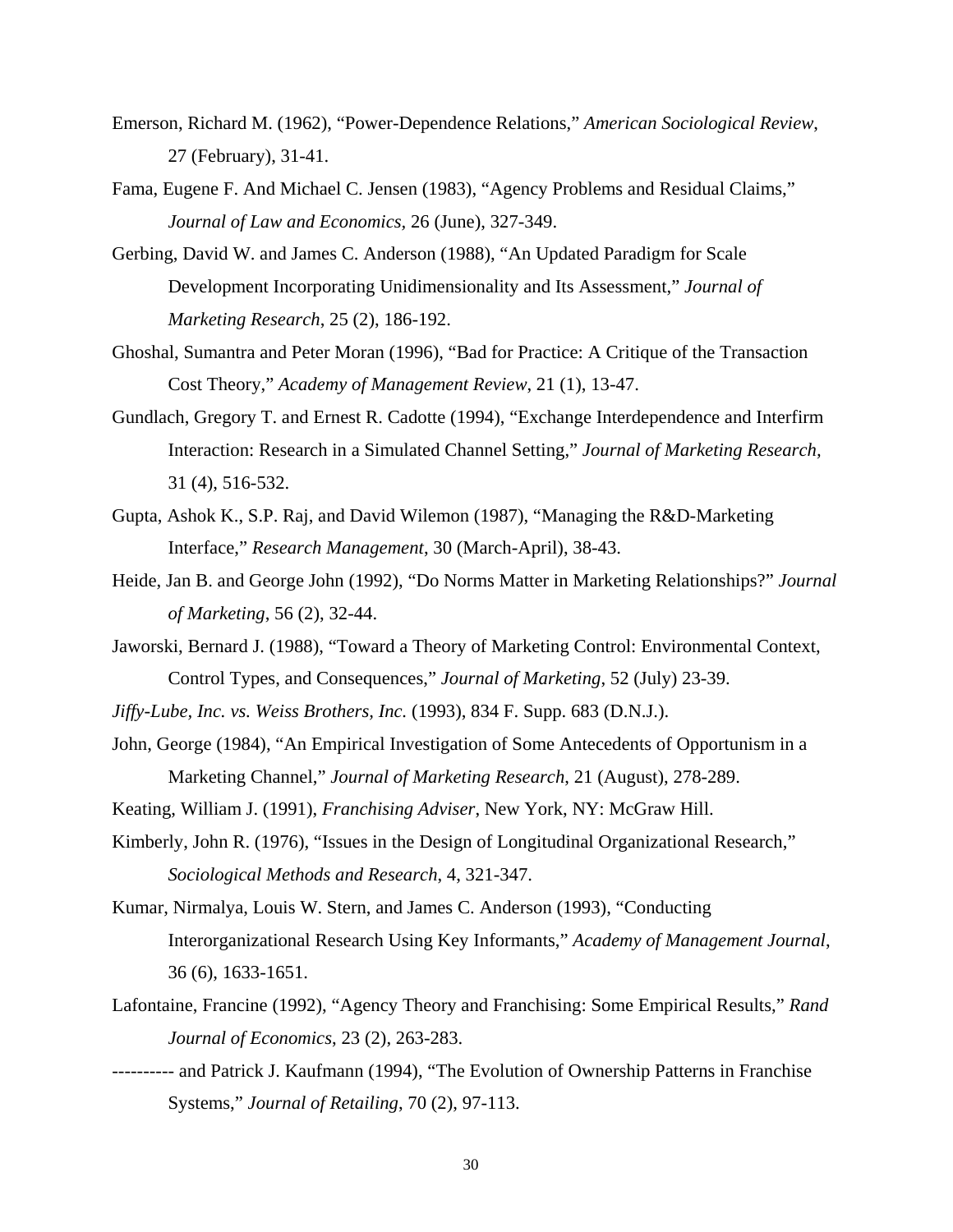- Lal, Rajiv (1990), "Improving Channel Coordination Through Franchising," *Marketing Science*, 9 (Fall), 299-318.
- Lawrence, Paul R. and Jay W. Lorsch (1986), *Organization and Environment: Managing Differentiation and Integration*, Boston, MA: Harvard Business School Press.

Llewellyn, K.N. (1930), "Agency," *Encyclopaedia of the Social Sciences*, 1, 483-485.

Masten, Scott E., James W. Meehan, Jr., and Edward A. Snyder (1991), "The Costs of Organization," *Journal of Law, Economics, and Organization*, 7 (1), 1-25.

Menard, Scott, (1991), *Longitudinal Research*, Newbury Park, CA: Sage Publications.

- Milgrom, Paul and John Roberts (1988), "An Economic Approach to Influence Activities in Organizations," *American Journal of Sociology*, 94 (supplement) S154-S179.
- ---------- and ---------- (1990), "Bargaining Costs, Influence Costs, and the Organization of Economic Activity," in *Perspectives on Positive Political Economy*, J.E. Alt and K.A. Shepsle, eds., Cambridge, MA: Cambridge University Press.
- ---------- and ---------- (1991), *Economics, Organization and Management*, Englewood Cliffs, NJ: Prentice-Hall.
- Noordewier, Thomas G., George John, and John R. Nevin (1990), "Performance Outcomes of Purchasing Arrangements in Industrial Buyer-Vendor Relationships," *Journal of Marketing*, 54 (4), 80-93.
- Norsk Petroleuminstitutt (1995), *Innblikk, Halvår (Industry Update First Half-year, 1995)*, Norwegian Petroleum Institute: Oslo, Norway.
- Nunnally, Jum C. (1978), *Psychometric Theory*, New York, NY: McGraw-Hill.
- Ouchi, William G. (1979), "A Conceptual Framework for the Design of Organizational Control Mechanisms," *Management Science*, 25 (9), 833-848.
- Pittman, Russell (1991), "Specific Investments, Contracts, and Opportunism: The Evolution of Railroad Sidetrack Agreements," *Journal of Law and Economics*, 34 (October), 565-589.
- Pratt, John W. and Richard J. Zeckhauser (1985), "Principals and Agents: An Overview," in *Principals and Agents: The Structure of Business*, J.W. Pratt and R. Zeckhauser, eds. Boston, MA: Harvard University Press.
- Provan, Keith G. and Steven J. Skinner (1989), "Interorganizational Dependence and Control as Predictors of Opportunism in Dealer-Supplier Relations," *Academy of Management Journal*, 32 (1), 202-212.
- Pruitt, Dean G. (1981), *Negotiation Behavior*, New York, NY: Academic Press.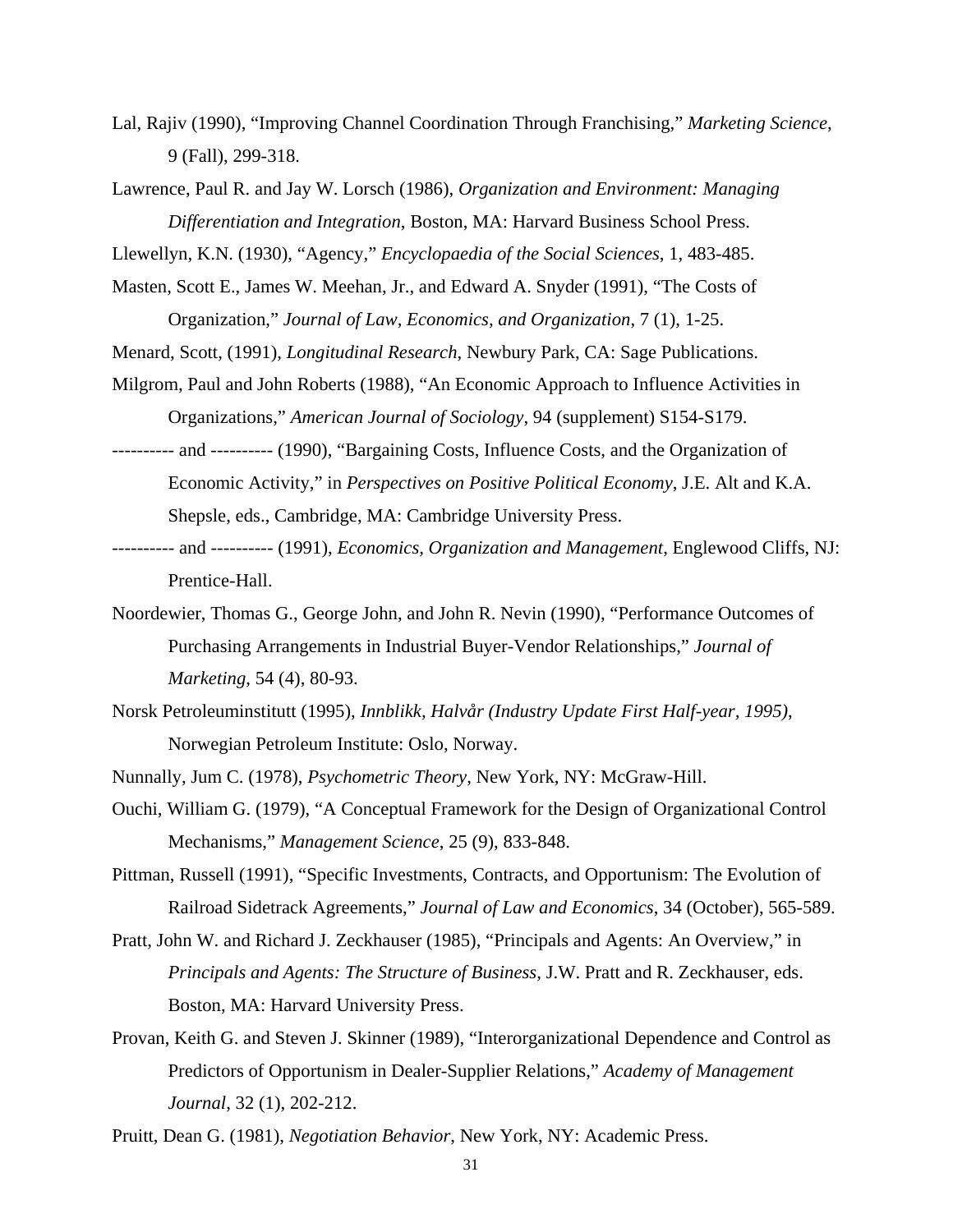- ---------- and Jeffrey Z. Rubin (1986), *Social Conflict: Escalation, Stalemate, and Settlement*, New York, NY: Random House.
- Radner, Roy (1981), "Monitoring Cooperative Agreements in a repeated Principal-Agent Relationship," *Econometrica*, 49(5), 1127-1148
- Reve, Torger (1980), *Interorganizational Relations in Distribution Channels: An Empirical Study of Norwegian Distribution Channels*, unpublished doctoral dissertation, Northwestern University.
- ---------- (1986), "Organizing for Distribution," in *Research in Marketing*, Louis P. Bucklin and James M. Carman, eds. Greenwich, CN: JAI Press, 1-26.
- ---------- and Louis W. Stern (1986), "The Relationship Between Interorganizational Form, Transaction Climate, and Economic Performance in Vertical Interfirm Dyads," in *Marketing Channels*, L. Pelligrini and S. K. Reddy, eds., Lexington, MA: Lexington Books.
- Rindfleisch, Aric and Jan B. Heide (1997), "Transaction Cost Analysis: Past, Present, and Future Applications," *Journal of Marketing*, 61 (4) 30-54.
- Ring, Peter Smith and Andrew H. Van de Ven (1994), "Developmental Processes of Cooperative Interorganizational Relationships," *Academy of Management Review*, 19 (1), 90-118.
- Robins, James A. (1987), "Organizational Economics: Notes on the Use of Transaction-Cost Theory in the Study of Organizations," *Administrative Science Quarterly*, 32, 68-86.
- Rubin, Jeffrey Z. and Bert R. Brown (1975), *The Social Psychology of Bargaining and Negotiation*, New York, NY: Academic Press.
- Ruekert, Robert W., Orville, C. Walker, and Kenneth J. Roering (1985), "The Organization of Marketing Activities: A Contingency Theory of Structure and Performance," *Journal of Marketing*, 49 (Winter), 13-25.
- Sawyer, Alan G. and J. Paul Peter (1983), "The Significance of Statistical Significance Tests in Marketing Research," *Journal of Marketing Research*, 20 (May), 122-33.
- Scott, W. Richard (1987), *Organizations: Rational, Natural, and Open Systems*, Englewood Cliffs, NJ: Prentice-Hall, Inc.
- Statistisk Sentralbyrå (1995), *Statistisk Årbok (Norwegian Statistical Yearbook)*, Oslo, Norway: Kongsvinger.
- Stern, Louis W., Adel I. El-Ansary, and Anne T. Coughlan (1996), *Marketing Channels*, Upper Saddle River, NJ: Prentice-Hall.